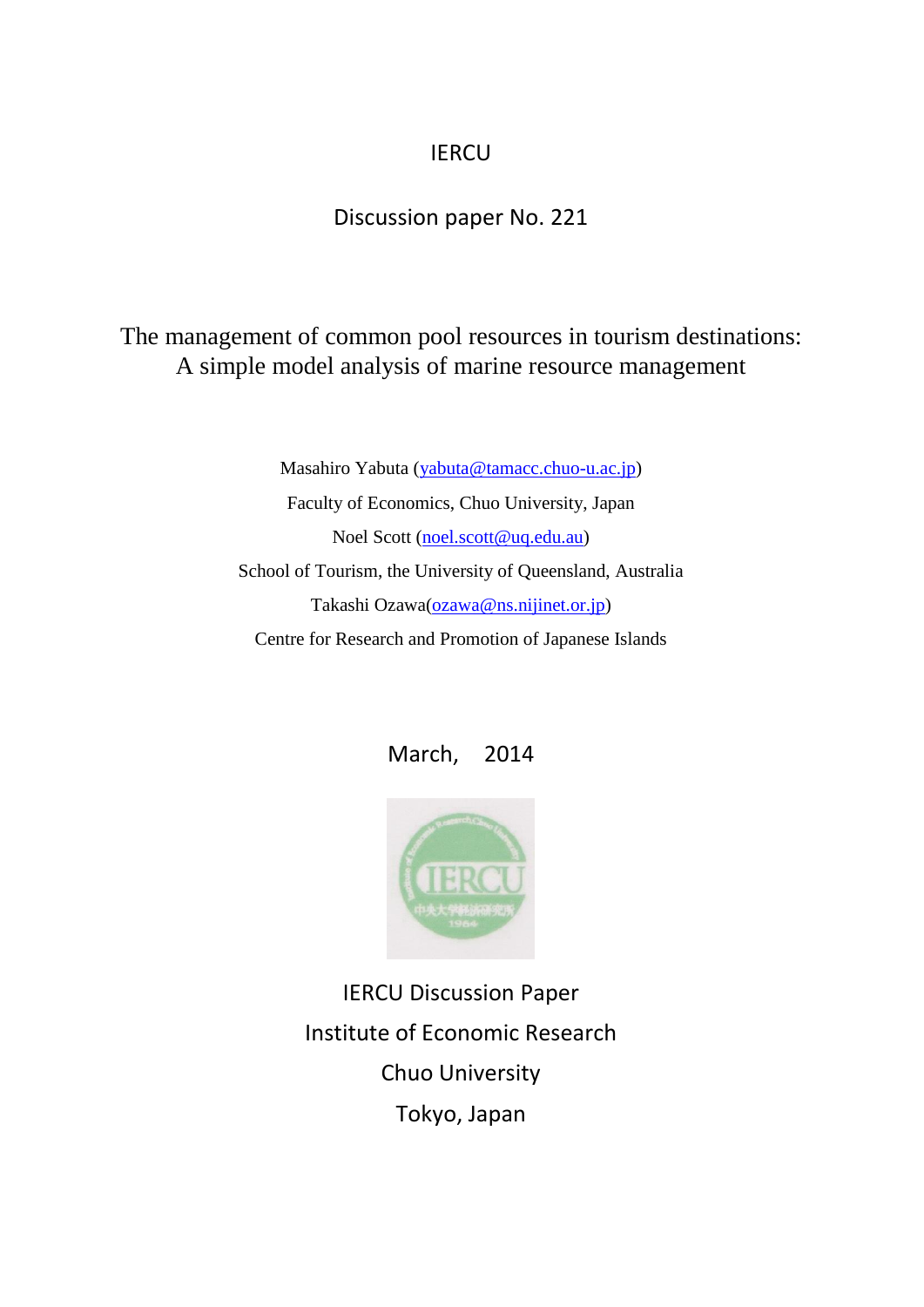# The management of common pool resources in tourism destinations: A simple model analysis of marine resource management

Masahiro Yabuta [\(yabuta@tamacc.chuo-u.ac.jp\)](mailto:yabuta@tamacc.chuo-u.ac.jp) Faculty of Economics, Chuo University, Japan. Noel Scott [\(noel.scott@uq.edu.au\)](mailto:noel.scott@uq.edu.au) School of Tourism, the University of Queensland, Australia Takashi Ozawa (ozawa@ns.nijinet.or.jp) Centre for Research and Promotion of Japanese Islands

#### **Abstract**

This paper examines the management of marine resources such as coral reefs used as the tourism attractions. From an economic perspective, these marine resources exhibit the characteristics of 'free-access use (non-excludability)' and 'competitive use (rivalry)' and may be considered common pool resources (CPRs). CPRs tend to be overused in the absence of careful management (Ostrom 1990), and indeed in many tourism destinations, tourism operators and/or tourists have been found to overuse and damage the natural tourism resources such as coral reefs. Measures to control their usage include regulations (zoning, seasonal utilization, number of users, and tourist activity), and economic incentives (tax or subsidies). Among these measures, controls on tourism operators, such as restrictions on the number of tourism operators and the boundaries of their activities, are particularly effective in avoiding overuse of CPRs. This paper provides a theoretical analysis of these measures in managing the competitive use of such CPRs sustainable, and examines the implications of entry- and usagerelated regulations in tourism destinations where the major tourism resources are coral reefs.

#### **Keywords**

Sustainable tourism, marine resource management, coral reefs, common pool resources, entry regulations

#### **JEL Classification**-Q22,Q26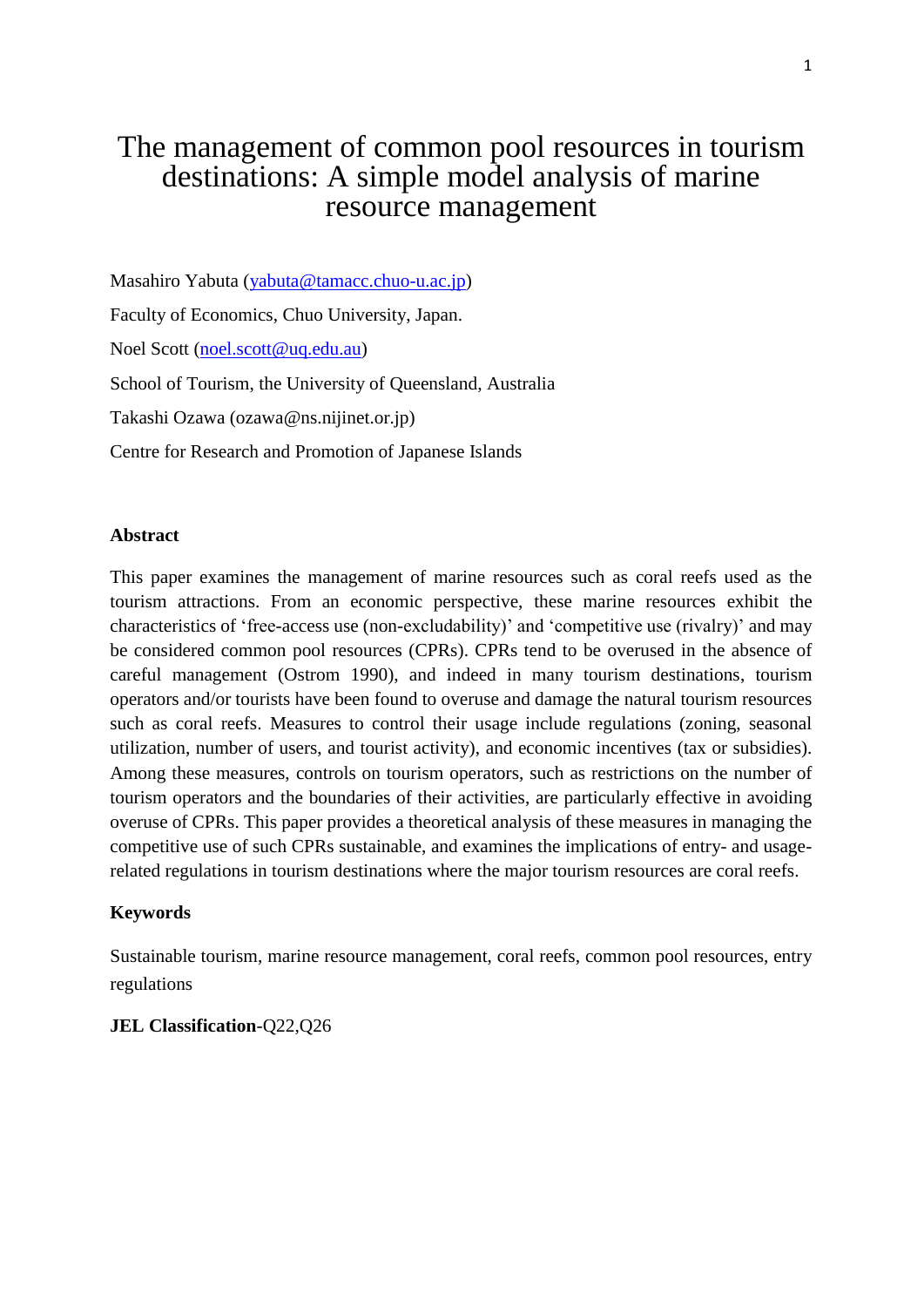#### **1. Introduction**

This paper examines, from a primarily theoretical perspective, the management of marine resources such as coral reefs in destinations, where the major industry is tourism. An island or coastal coral reefs, marine activities, such as diving, snorkelling, kayaking and whale watching are major tourist attractions. Hence, marine resources are resources which tourists and tourism businesses utilize, and in such destinations, residents often wholly or mainly rely on tourists for their livelihood. Marine resources, like other common pool resources (CPR) such as rivers, forests and fish, have two basic attributes; non-excludability in use, and high-rivalry in appropriation. A lack of regulation of usage of CPRs has been found to lead to their overuse or destruction (Ostrom 1990; 1994; 2002). Unless some restrictions on investment are imposed, the number of tourism businesses increases, leading to overuse of the tourism resources and environmental deterioration of the marine resources such as coral reefs (Yabuta et al. 2014).

For example, while the major cause of the deterioration of coral reefs is global warming, tourist activities also have destructive effects on many coral reefs and their surroundings (ICRI, 2010). Therefore, to prevent reefs from deteriorating, the use of coral reefs as tourist attractions must be limited within their carrying capacity. This is the same as other tourism attractions which affect the marine life. To do so, policy measures or governance systems (including selfregulation) must be implemented. The core issues of CPR management revolve around the design of policies to coordinate economic incentive measures and the governance system to enforce cooperative resource management in the community. From a supply-side management perspective, controls on tourism operators, such as restrictions on the number of tourism operators and the boundaries of their activities, are particularly effective in order to avoid overuse of CPRs (ICRI, 2010). This paper provides a theoretical analysis of the competitive use of CPRs in order to assess the effectiveness of these measures in managing CPRs for their sustainability. In particular, it examines the situation of entry- and usage-related regulations in tourism destinations where the major tourism resources are marine-related resources.

The composition of the paper is as follows: after this introduction, Chapter 2 gives a brief overview of the present condition of coral reefs as an example of marine resources and their use in tourism destinations. Chapter 3 gives a theoretical analysis of marine resources as CPRs, where tourism businesses enter and use them to the extent they have an incentive to enter the tourism market. Chapter 3 also assesses the effectiveness of procedures to regulate their use, in particular, controls on the number of entries using a game-theoretic framework. Following the theoretical analysis of governance systems of CPRs, Chapter 4 provides an example of how management systems to control the entry and operation of tourism operators in and around the marine resources actually operate. In this relation, as a typical example of the coral reef area in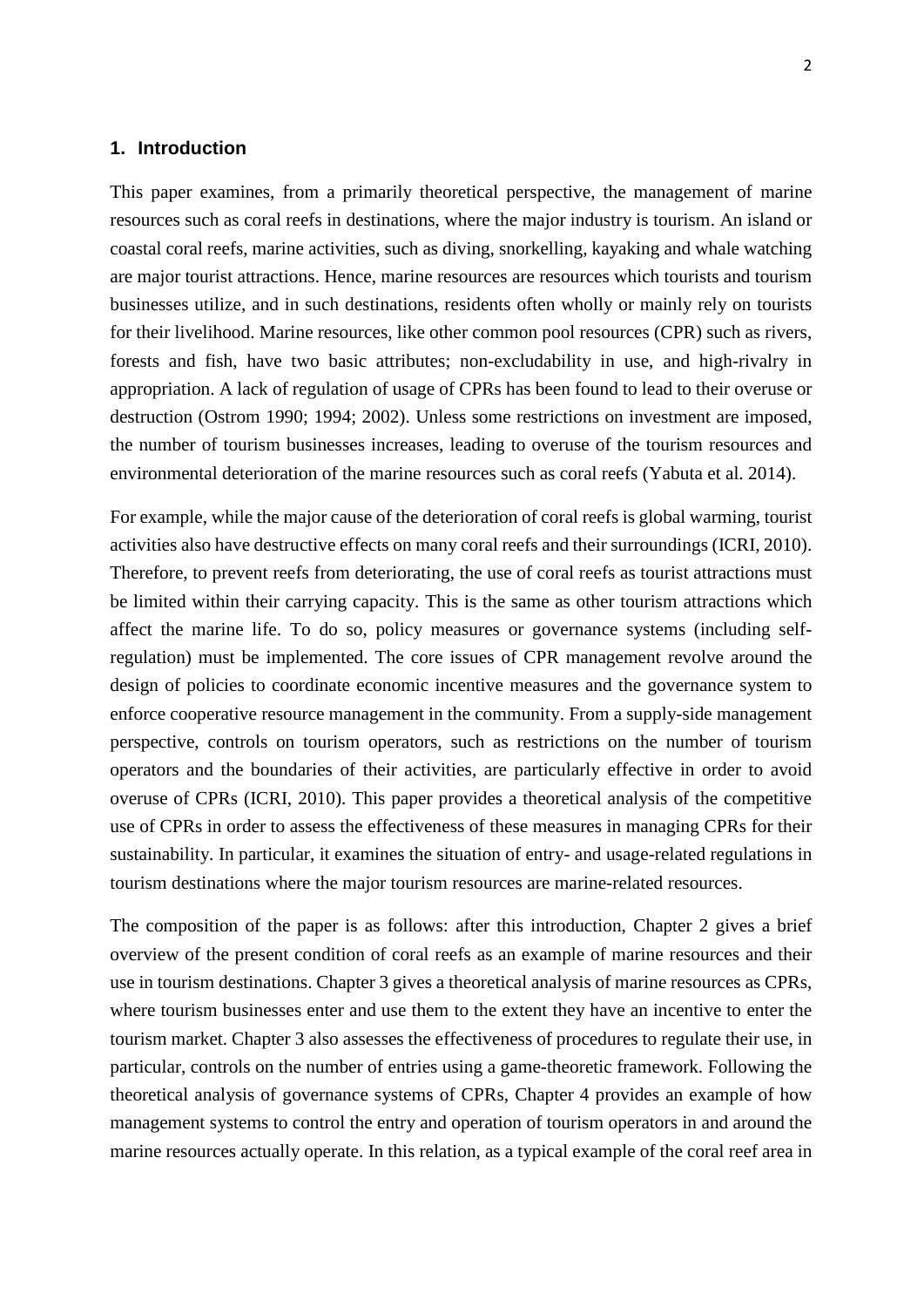Japan, the paper mentions the Kerama Islands and overviews the situation of the marine tourism resource management, while its socio-economic aspects will be examined by Yabuta et al. (2014) which focuses the severe restrictions on the number of diving businesses and their related activities. The theoretical analysis and actual CPR management systems are compared and some effective policy measures to make CPR use sustainable are identified. Lastly, Chapter 5 provides conclusions and remarks on the findings of the paper.

#### **2. Tourism development and marine resources as CPRs**

Before giving a theoretical analysis of the management of CPR, we shall investigate the attributes of marine resources such as coral reefs and whales as the tourism resources. Tourism resources such as wildlife in natural areas and coral reefs in marine zones need to be well managed by related stakeholders to maintain the sustainability of tourism development. The reason why the tourism development has tended to fail to preserve the natural environment is that some stakeholders have been concerned only with the economic benefits, not concerned with the marine's environmental value and its benefit for future generations.

Ostrom (1990) and Ostrom et al. (1994) studied approaches to governing CPR and found that the stakeholders in the community need a management system with rules that enables it to manage the use of CPRs. The special attributes of a CPR are their low 'excludability' and high 'rivalry'. CPR can be used by all but a particular person's use of the CPR can also conflict with that of another. In tourism destinations, where the major tourism resources are nature-related, the resources tend to be overused because they are CPRs. This has happened in many marine areas of coral reefs when tourism businesses are set up in an unrestricted fashion. The same situations occur in a case of whale watching where too many vessels tend to entry the business. Congestion in usage leads to 'over-exploitation' and increase the risk of destroying the natural environment. Recreational diving, for example, has been reported to have the serious impacts on coral reefs (Hawkins and Roberts 1994; Harriot et al. 1997). Harriot et al. (1997) found that divers contributed intensively to environmental damage in the Marine Protected Areas of Eastern Australia. Hawkins and Roberts (1994) discussed the development of coastal tourism in the Red Sea and highlighted the damage to coral reefs caused by tourism attractions and by tourist activities.

The common pool approach is useful to investigate what may happen to natural resources such as coral reefs unless they are managed properly. Inadequate use or over-exploitation of resources in this way is a type of market failure and is called an externality of the CPR. Examples include the phenomena that Hardin (1968) named 'the Tragedy of the Commons'.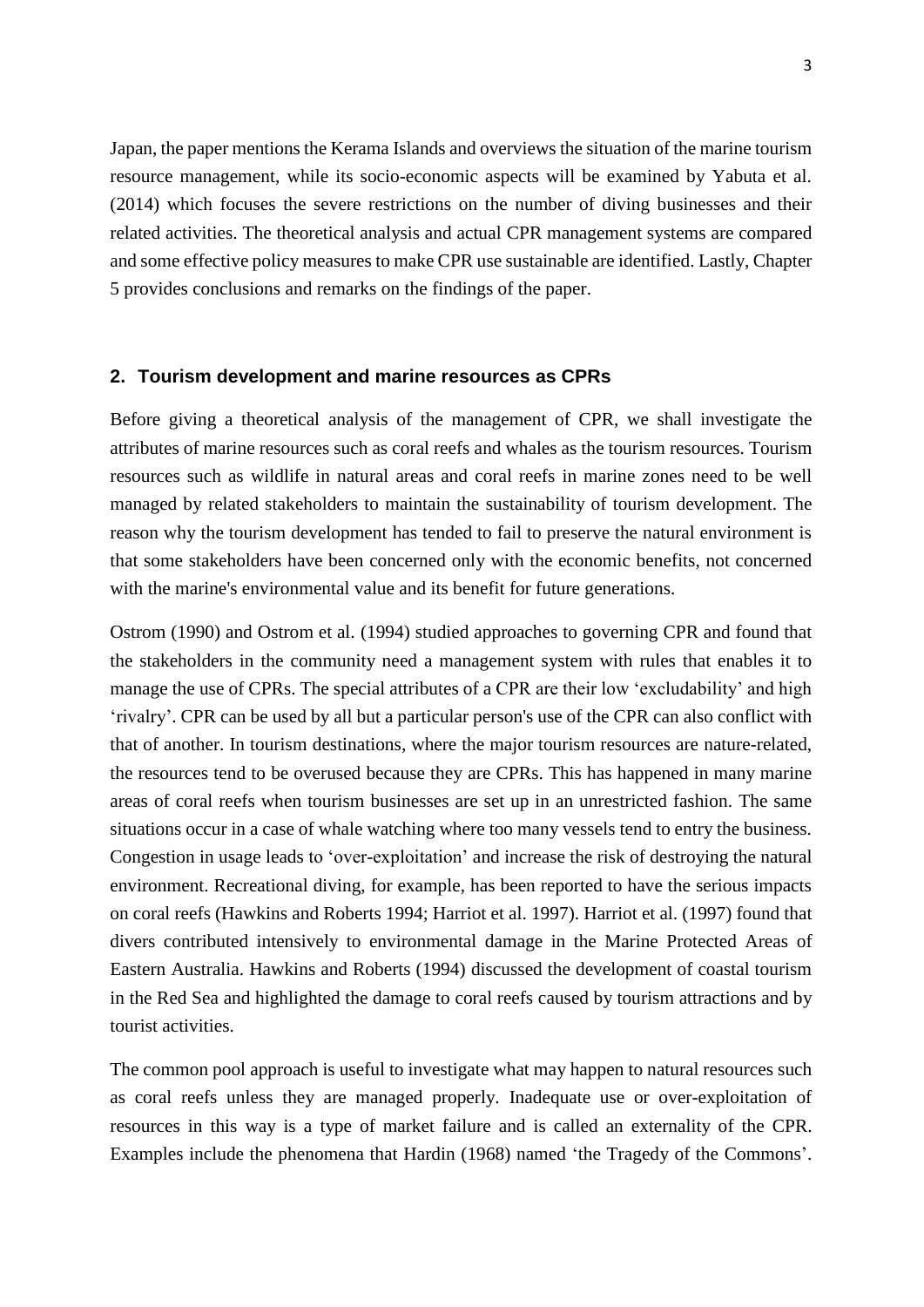Without a proper management of CPR, it is impossible for a community to keep tourism development sustainable. The close relationship between CPR management and tourism development has been investigated by Healy (1994; 2006), Steins and Edwards (1999), Bosselman et al. (1999), Briassoulis (2002) and Blanco et al. (2009). These authors have emphasized the need of the common pool approach and investigated the principles of the policy design and the management system.

A number of traditional policies such as command-control and economic incentives along with voluntary governance mechanisms have been discussed to keep CPR sustainable. In empirical studies, factors which determine the effectiveness of CPR management system used by stakeholders include group size, frequency and durability of interactions, heterogeneity of the group, design of the institutional framework, and characteristics of CPR (Ostrom 1990; Berks 2006; Huybers and Bennett 2000; 2003). Huybers and Bennett investigated the case of Tropical North Queensland and showed that small scale, close proximity, locality and homogeneity of the tourism businesses operating in the limited tourism areas contributed to establishing a durable management system with various cooperative activities. Moreover, the nature-based tourism relies on the natural environment as its attraction so that its sustainability must be a key concern of stakeholders.

Prior researchers have primarily focused on regulatory measures used by government institutions for environmental preservation, whereas many kinds of CPR are self-governed and where the stakeholders are self-organized. In this regard, a sufficient condition for stakeholders to organize and operate these self-governing organizations effectively is their use of design principles underlying robust and long-living self-governed institutions (Ostrom 2002, 2009). Effectively designed management system, including institutions, incentive systems and set of rules should lead to the sustainability of the natural tourism destination. As far as the marine resources are concerned, institutions such as fishery cooperatives have played a primary role in preserving the marine resources. On the other hand, co-management of fisheries with other resource stakeholders has been expanded to the management of marine resources (Pomeroy 1995; Jentoft et al. 1998; Makino et al. 2009). Makino et al. (2009) found that Shiretoko, one of three World Natural Heritage Sites in Japan, provided an example of good practices whereby a wide range of stakeholders from many sectors established an integrated management system through an initiative by fishery cooperatives. Although they did not focus on the tourism sector, their analytical method can be interpreted from the viewpoint of common pool approach.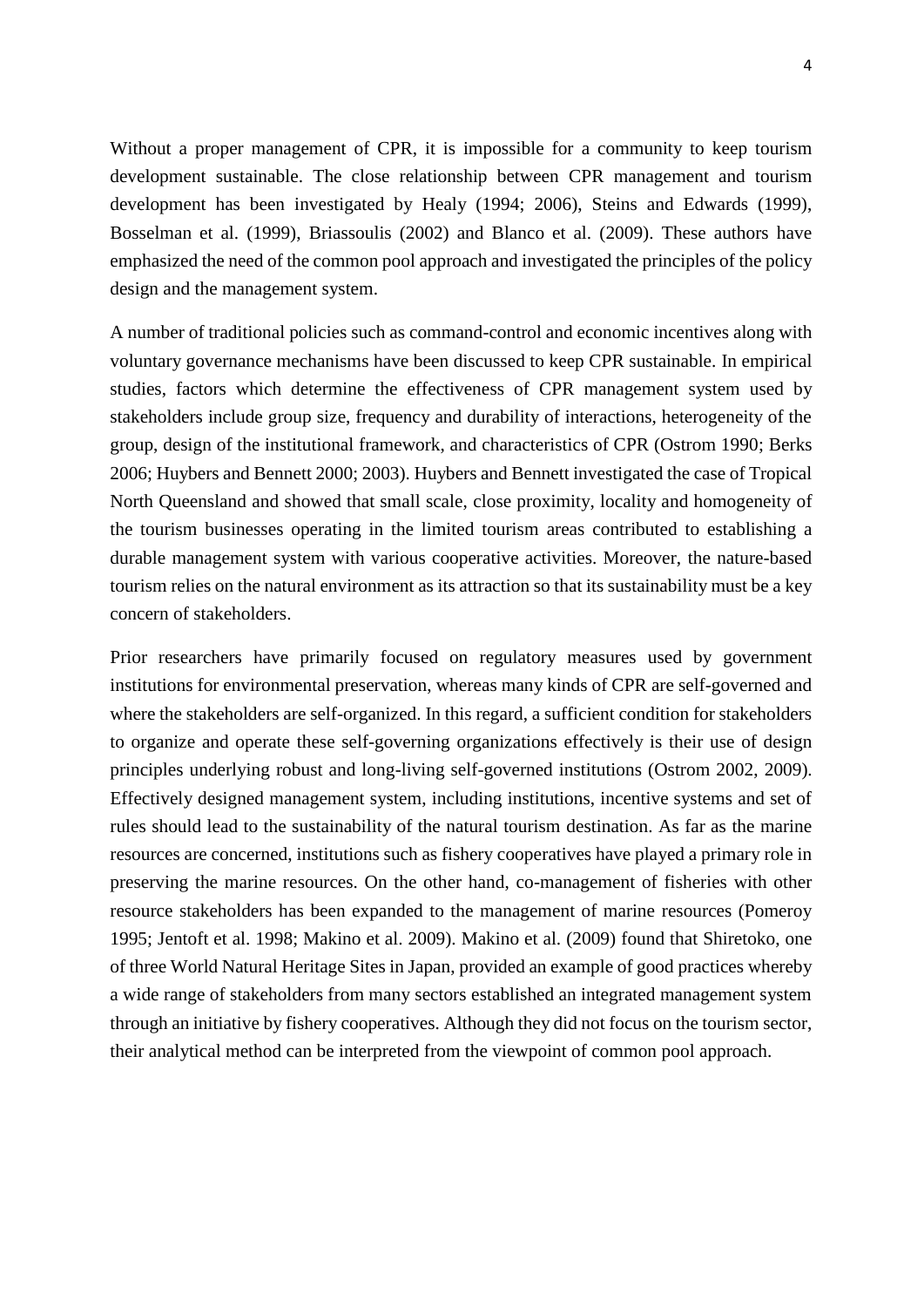#### **3. Cooperative management among stakeholders - A model framework**

#### **3.1. Assumptions**

In this paper, the standard Gordon-Schafer model is employed (Burton 2003; McCarthy et al. 2001). In this model framework, an equilibrium that keeps the stock of CPR constant always exists whatever the individual resource use is. Therefore, incentives among stakeholders to cooperate come only from whether their profit from CPR use will increase or not. Unlike this model, cooperation motives among people should also be derived from the insecurity of unsustainable resource use. A negative externality of CPR has explicitly occurred from the inappropriate use of marine resources through tourism activities. The relationship between the resource use and its negative externality should be considered in a theoretical setting. It is very likely that the more CPR is used, the more the negative externality increases.

To confirm how many tourism businesses enter the market, a series of entries of the businesses is assumed (see the following figure). In this regard, we assume heterogeneity among tourism businesses which have different cost structures (Burton 2003), due to differences in location and/or skills of each business manager. The marginal cost of operation is assumed to increase gradually.



**Figure 1 Access to CPR**

\* *i* is a number of entrants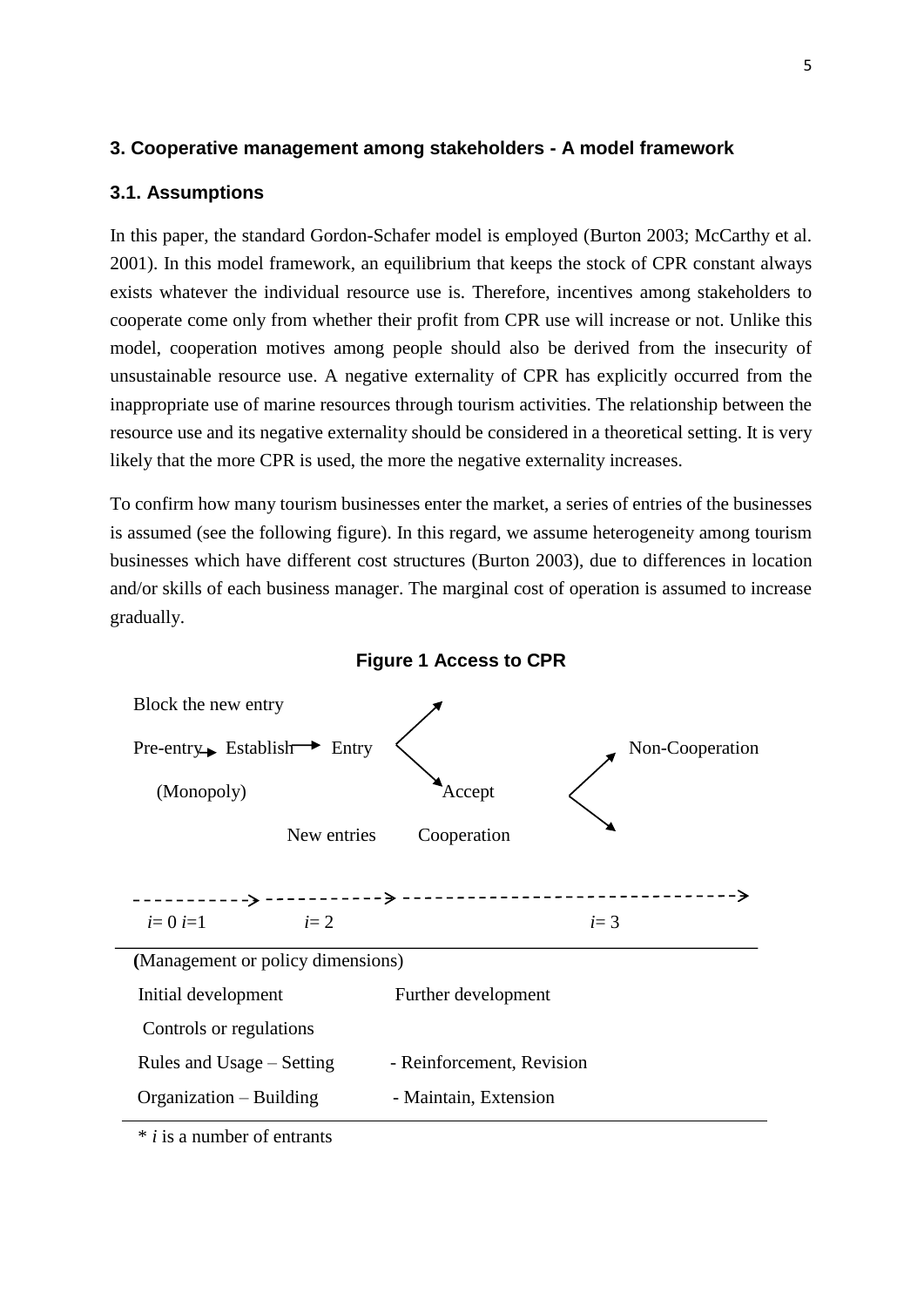#### **3.2. A basic model**

We shall incorporate a Gordon-Schafer type of appropriation of CPR, which gives marine biological aspects of the resource use. The amount of CPR use, *Ri*, by an individual business *i*, depends not only its efficiency but also the effort in providing tourism services, *Ei*. In a wellpreserved eco-system, a marine resource such as coral reefs can provide high densities of flora and fauna, leading to easier access to them by tourists. An increase in the number of visitors may result in large scale structural damage to the coral reef and surroundings. This situation can be given by:

(1) 
$$
R_i = q E_i X, q > 0,
$$

and the total appropriation will be:

$$
(2) \ \ R = \sum R_i = \sum q E_i X = q E X \ .
$$

*X* in equation 2 shows the amount of marine resources available. It is hard to estimate the recovery process of marine resources because of the complexity of ecosystem resilience, depending on its disturbances of changes. In this regard, by analogy with fishery resources, we shall assume a logistic growth function for a marine resource:

$$
(3) G(X) = rX(1 - X/K), r > 0,
$$

With no extinction by tourism activities, their amount must be *K*. Once tourism has developed there, it will decline to  $X_t$ .

$$
(4) \ \ R = G(X) \ \Rightarrow \ \ X_t = K(1-q(\sum E_i)/r) \ .
$$

If degradation of the coral reef is severe, then *X* would approach zero and no tourism activities would be undertaken. In this formula, we shall assume  $0 < \theta = X_t/K = (1 - q(\sum E_i)/r) \le 1$ , where  $\theta$ is a degradation rate of the marine resource. Whether the coral reefs, for example, can recover, or whether their healthy condition can be kept in dynamic equilibriums, clearly depends on not only how many tourism businesses access it, but also how much effort required in producing the tourism services. With a complex and dynamic ecosystem with resilience it is difficult to predict how much tourism activity should be accepted in the area. The risk factors include not only the high fragility of coral reefs and their environment, but also a tendency to their over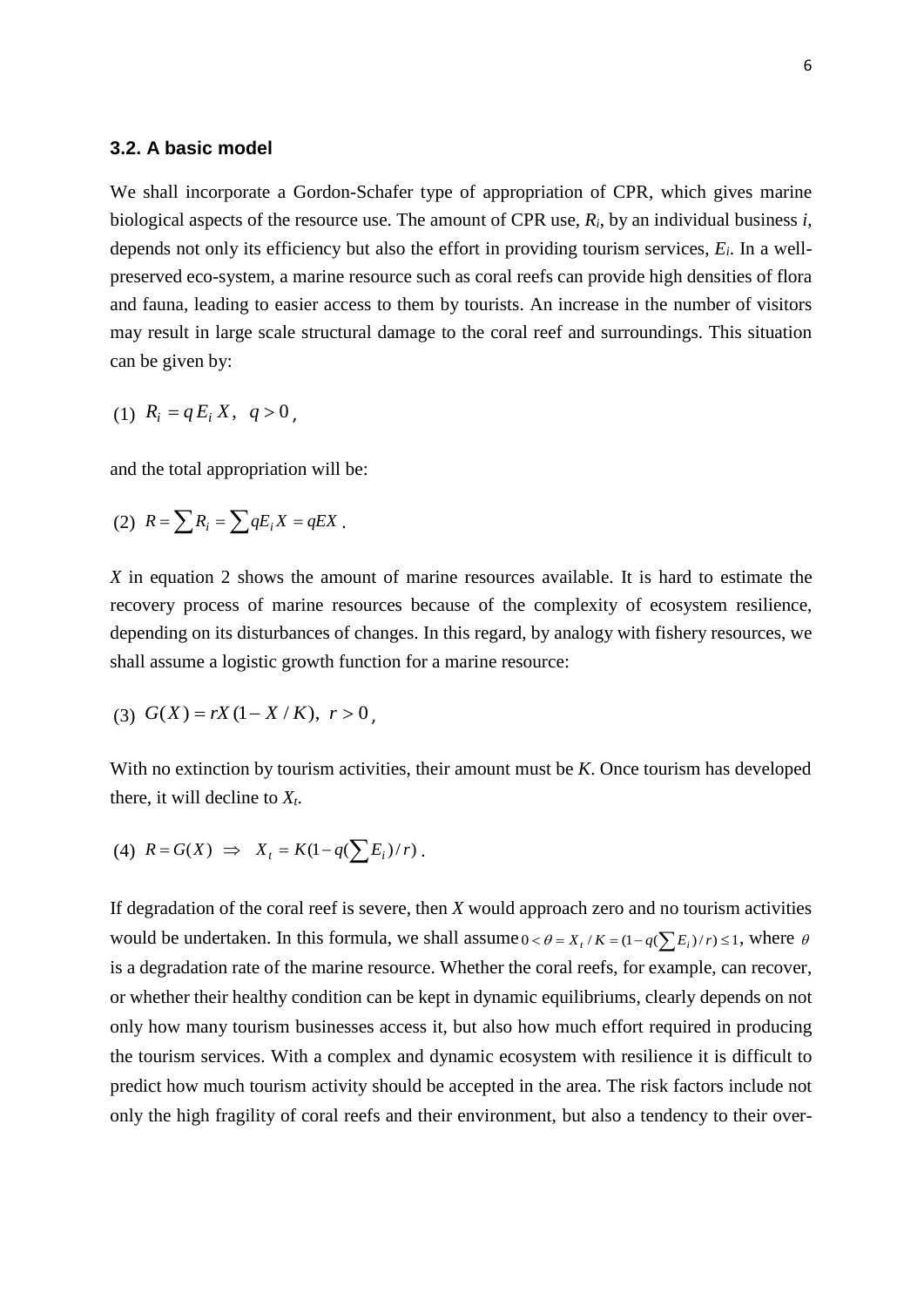exploitation as CPR. Then, the community should take measures to avoid these risks and establish an effective management system.

Let us examine what will happen if there is no restriction to access the CPR. At the beginning, assume only one tourism business  $(i=1)$  enters the market. This business may be the most costefficient as it can adopt the most favourable geographic and technical conditions to provide tourism services. A cost function assumed by Burton (2003) is employed here in order to allow heterogeneity among businesses:

(5) 
$$
C_i = c + \gamma i, \ c, \gamma > 0
$$
,

Then, the profit to be maximized becomes:

$$
(6) \ \pi_i = PR_i - C_i E_i - tPR_i
$$

where *P* is the price of the resource use and *t* is a tax on the resource use. The result will be

(7) 
$$
E_1 = \frac{pqK - c - \gamma}{2pq^2K/r}, \quad p = (1-t)P
$$
  
(8)  $\pi_1 = \frac{[pqK - c - \gamma]^2}{4pq^2K/r}$ 

In this case, the degradation rate of coral reefs becomes:

$$
(9) \ \theta_1 = \frac{1}{2} + \frac{c + \gamma}{2pqK} < 1 \iff E_1 > 0
$$

Next, assume another business intends to enter the market. It will operate to the extent it obtains profit. If both two businesses are assumed to behave as the Cournot-Nash competitors, the outcomes will become:

(10) 
$$
E_1^2 = \frac{pqK - c}{3pq^2K/r}, E_2^2 = \frac{pqK - c - 3\gamma}{3pq^2K/r}, E_2^2 = E_1^2 + E_2^2 = \frac{2[pqK - c - 3\gamma/2]}{3pq^2K/r}
$$
  
(11) 
$$
\pi_1^2 = \frac{[pqK - c]^2}{9pq^2K/r}, \pi_2^2 = \frac{[pqK - c - 3\gamma]^2}{9pq^2K/r}.
$$

A sufficient condition for a possible new entry is  $pqK - c - 3\gamma \ge 0$ . The degradation rate of coral reefs becomes:

(12) 
$$
\theta_2 = \frac{1}{3} + \frac{2c + 3\gamma}{3pqK}.
$$

From (9) and (12), we may see that whenever a new entry is possible, the degradation rate of coral reefs will decrease because  $\theta_1 > \theta_2$ . After the entry, each business shares the benefits from the CPR use as follows:

(13) 
$$
\pi_1^2 < \pi_1
$$
 and  $\pi^2 = \pi_1^2 + \pi_2^2 < \pi_1$ .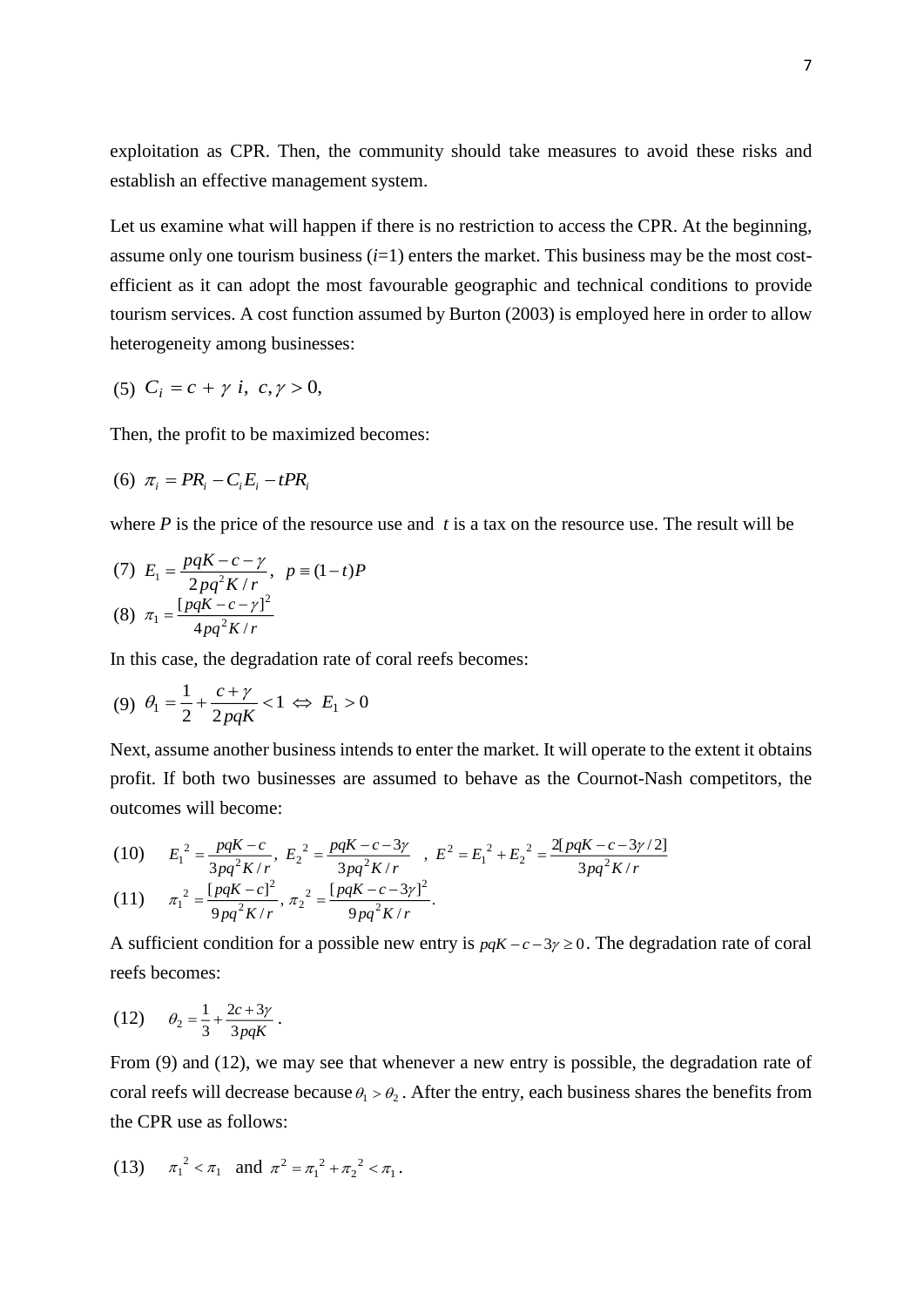In this regard, we can determine the following results; (i) after an entry of the business, total profits will decrease although the total efforts increase, (ii) the first comer will lose its profit because its effort will decrease due to a second one's entry, and (iii) a degradation of coral reefs occurs because of the large appropriation by tourism activities. Therefore, both environmental situation and economic outcomes will deteriorate due to a new entry and an increase in the number of businesses.

Now assume that further entry into the market has continued. It is difficult to fix the behavior in the case with three entrants or more because they could compose various patterns of cooperation among them, such as coalitions and alliances. For example, there are six patterns of competition for the three entrants. One possible case can be given by:

$$
(14) \t E_1^3 = \frac{pqK - c + 2\gamma}{4pq^2K/r}, \t E_2^3 = \frac{pqK - c - 2\gamma}{4pq^2K/r}, \t E_3^3 = \frac{pqK - c - 6\gamma}{4pq^2K/r}, \t E_3^3 = \sum E_i^3 = \frac{3[pqK - c - 2\gamma]}{4pq^2K/r}
$$

(15) 
$$
\pi_1^3 = \frac{[pqK - c + 2\gamma]^2}{16pq^2K/r}, \pi_2^3 = \frac{[pqK - c - 2\gamma]^2}{16pq^2K/r}, \pi_3^3 = \frac{[pqK - c - 6\gamma]^2}{16pq^2K/r}
$$

A sufficient condition of the third business to enter the market is.The degradation rate of coral reefs becomes:

(16) 
$$
\theta_3 = \frac{1}{4} + \frac{3c + 6\gamma}{4pqK}
$$

These conditions indicate that:

(17) 
$$
E_1 < E^2 < E^3
$$
,  $\pi_1 > \pi^2 > \pi^3$  and  $\theta_1 > \theta_2 > \theta_3$ .

As shown in equation (17), a new entry will lead to increased effort, but to reduced profits, and cause the environmental situation of coral reefs to deteriorate.

To make the analysis simple, we shall assume that the third business doesn't enter the market because the condition  $pqK - c - 6\gamma \ge 0$  is not satisfied. Accordingly, a high cost could block its effort to produce tourism service. Then, only two businesses remain in the market, whose outcomes are shown by equations (10) - (13). Competition between the first and the second user of the CPR, (or non-cooperative use of the CPR), can lead to a deterioration of both the environment and the economic profit. Therefore, the problems to be assessed here are as follows; firstly, what makes it possible for the first appropriator to block the new entry? Secondly, can a behavioural change of businesses from the non-cooperative to cooperative improve not only the environmental situation but also the economic condition as well? Thirdly, if it is so, what conditions encourage them to cooperate with each other to share the use of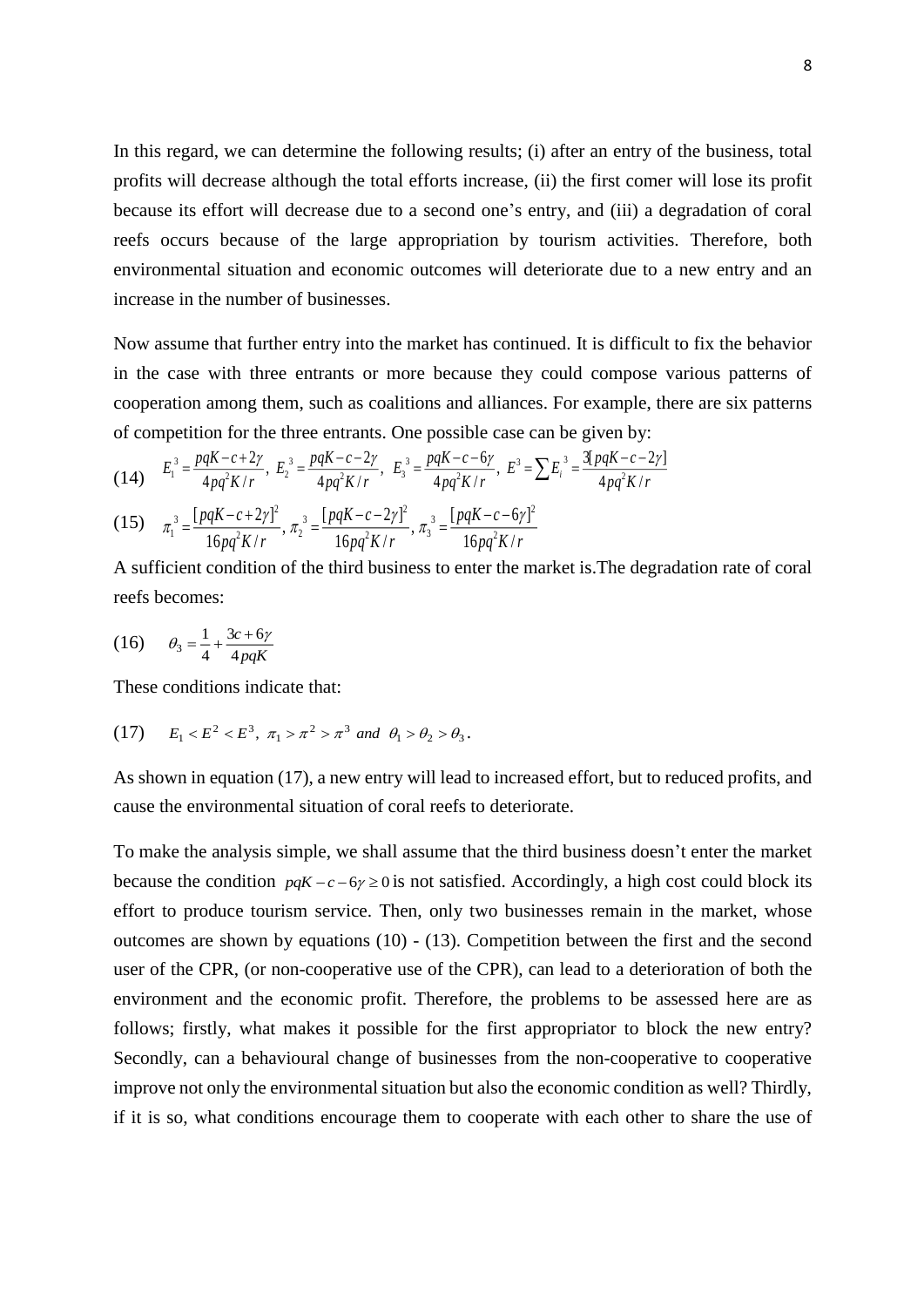CPR? The first and the third questions are issues about the management or governance of CPR and will be investigated in the next Chapter.

Figure 2 illustrates the outcomes after the entry of the second business. Figure 2 indicates both the cooperative and the non-cooperative situations. A monopolistic equilibrium before the entry is also depicted at point  $M$  in Figure 2, where the profit which the first appropriator gains is maximized. A non-cooperative equilibrium is examined when two businesses behave as the Cournot-Nash competitors. In this regard, we shall investigate what will happen if they change their behaviour towards the cooperative actions. The reaction function for each business is given by:

(18) 
$$
E_2^2 = -2E_1^2 + \frac{pqK - c - \gamma}{pq^2K/r}
$$
, for  $i = 1$  and  $E_2^2 = -\frac{1}{2}E_1^2 + \frac{pqK - c - 2\gamma}{2pq^2K/r}$ , for  $i = 2$ .

Then, the intersection point  $CN = (E_1^2, E_2^2)$  gives the Cournot-Nash equilibrium, where each business gains the profit of  $\pi$ <sup>2</sup> (*i*=1,2). The iso-profit curve for each business can be depicted as in Figure 2. An iso-profit curve for *i*=1 is given as an upward hump-shaped curve, whereas an iso-profit curve for *i*=2 can be drawn by the one with rightward hump-shape. In this regard, it should be notable that the iso-profit curves of  $\pi_l = \pi_l^2$  and  $\pi_2 = \pi_2^2$ , together pass through *CN* and that an upward shift of  $\pi_l$ , or a rightward shift of  $\pi_2$ , leads to a profit reduction. Therefore, as shown in Figure 2, cooperative behaviour to reduce their efforts from *CN* to the south-west could easily increase their profit. In particular, any change from *CN* to a point on the contract curve (*C-C* line), can produce an economic betterment for both businesses (see the Appendix for a mathematical proof). Intuition suggests that this conclusion is unacceptable because a reduction in the effort for appropriating CPR by each business would have a negative effect on profit. However, this is not practically possible because a decrease in the effort reduces the cost and increases the stock of CPR, possibly leading to an increase of profit.

The above discussion highlights some strategic issues in the design of a governance system through which all stakeholders in the community with marine resources cooperate in order to increase their welfare. Firstly, there is an issue about the scale or the scope of community participation. The stakeholders should not be limited to businesses, but include all community members involved in the CPR use. Government should play a key role as a planner or mediator, and residents also support or give their opinions to preserve their environment. Accordingly, their cooperative activities for improving the economic and social situation of the community should be considered. Secondly, there is an issue related to the excludability of CPR, namely the possibility of the community to reject or regulate a new entry of the tourism business. In this regard, we have to see what governance systems operate in the community. Fixing the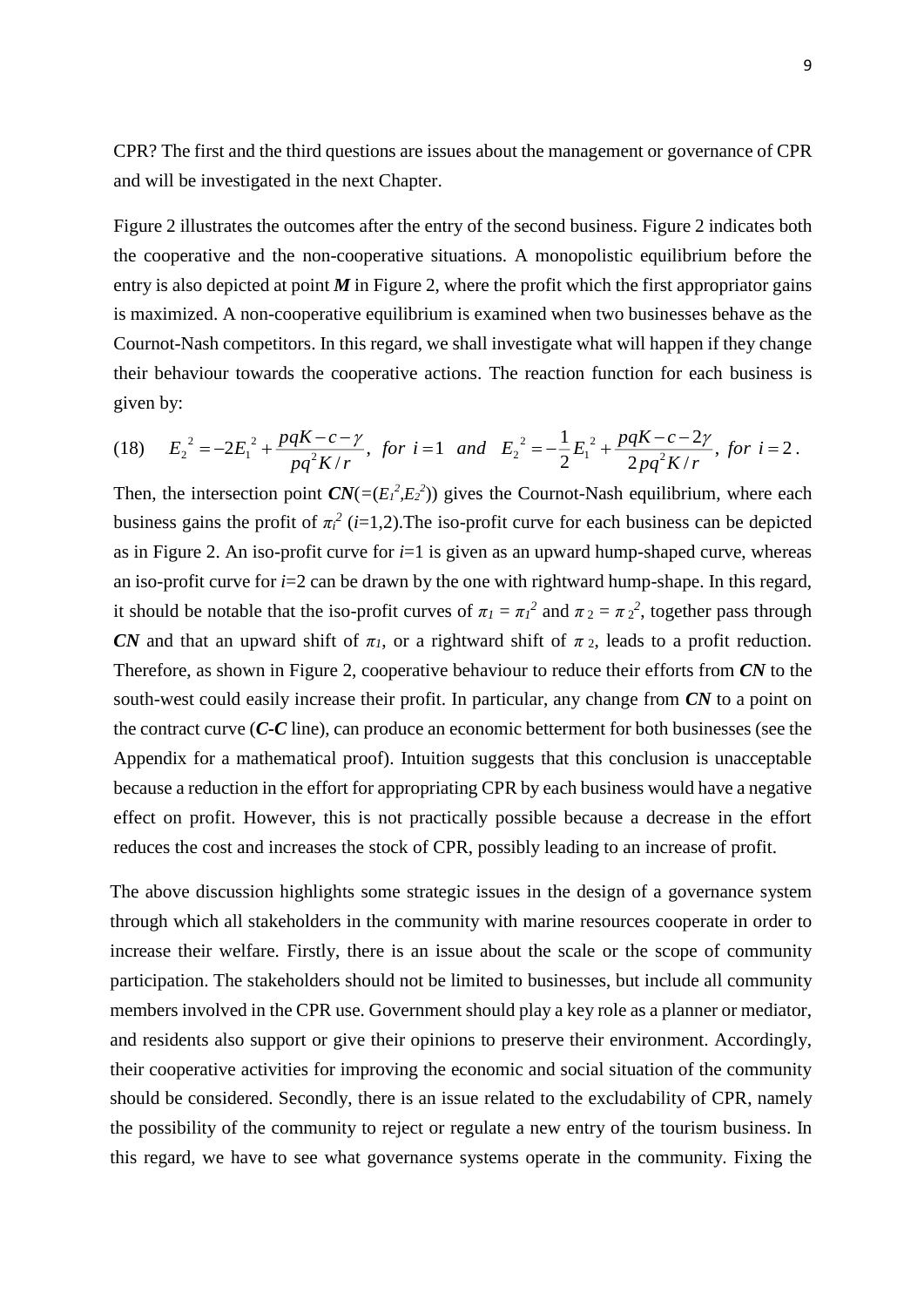members who are entitled to use CPR and allocating the use of CPR among members are the central issues of the management system of CPR, which Ostrom (1990) classified as 'boundary rules' and 'allocation rules' respectively. In order to avoid an over-use of CPR, controlling the number of business members is important, whereas fixing the members is hard because CPR is basically non-excludable and any actions to prevent a new comer from using CPR violates the freedom of businesses. Thirdly, there is an issue about how to direct an individual's attention towards cooperative behaviour through a sense of public duty. As we have already shown, the competitive outcome with free entry might not be the best solution for the community. Besides, a cooperative adjustment by stakeholders can lead to a better situation from both the economic and environmental perspectives. However, even if this is true, each stakeholder may hesitate to reduce their effort as an individual contribution because it requires self-sacrifice. In the end, there is an inherent contradiction between self-interest and personal recognition of social benefits. Then, a governance system, in which people tend to think about their total outcomes from the social perspectives, should be established based on the human relationships among stakeholders, particularly businesses. Whereas it might be induced by a governmental organization, the rules and institutions implemented by the governance system will guarantee the community's expected benefits are distributed among its members.



**Figure 2 Cooperation and non-cooperation**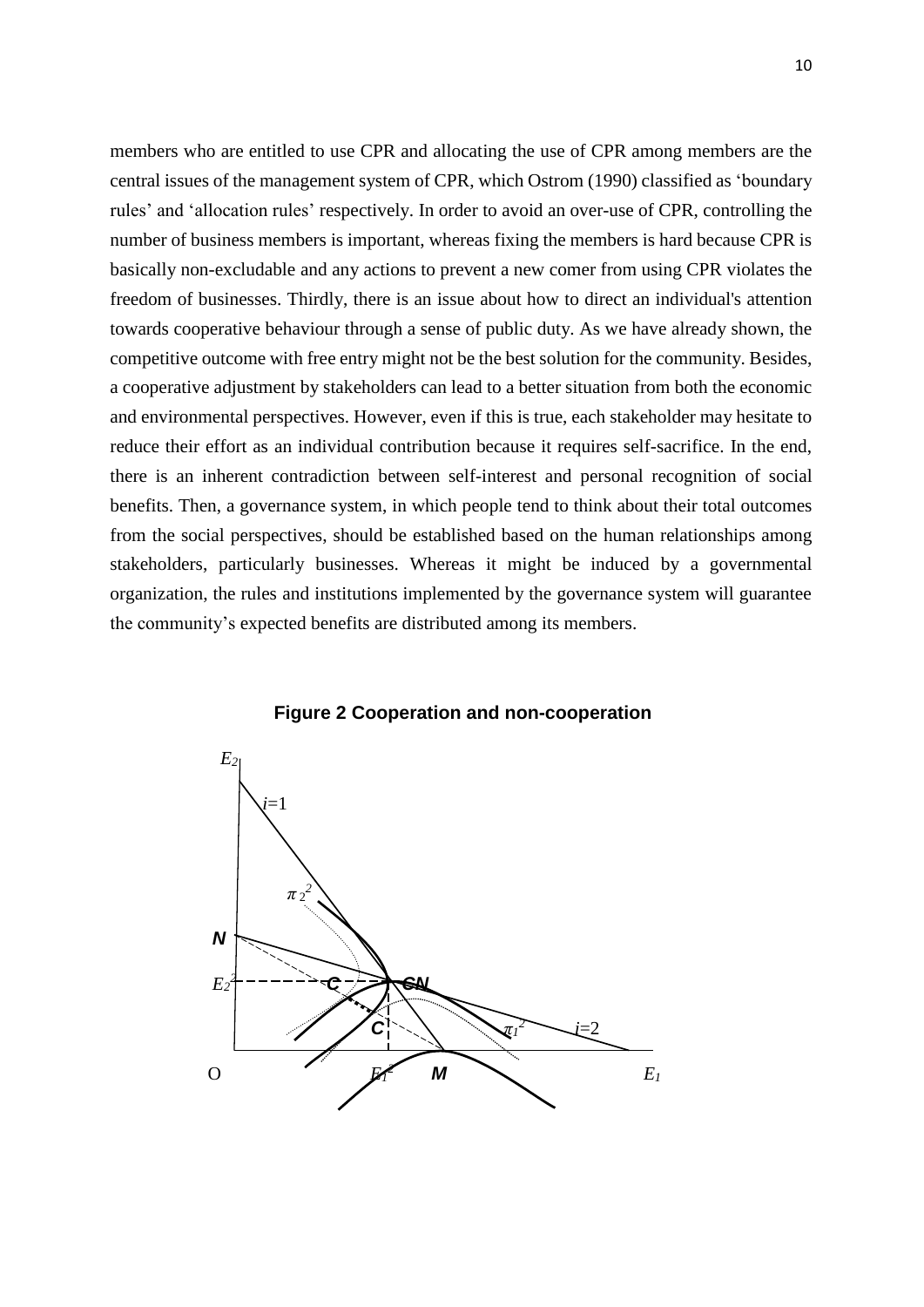#### 3.3 The Management System

#### **3.3.1. The first stage; Why at** *M***?**

A management system can be established by those who have a common recognition of the risk and a willingness to bear its cost. Each member of the community would follow the governance system composed of rules or other traditional customs about the use of CPR, by which an individual member could estimate how much he or she should pay for the risk burden. Accordingly, the management system includes the boundary rules and the allocation rules (Ostrom et al. 1994). Approved users of a CPR are limited within a geographic and a social scope, and their usage and process of using CPR is strictly limited. In this regard, the first issue of the management system is about an initial condition of the boundary rule. Even with a single or monopolistic-like business (see Figure 1), there must be some institutions in which the community operates together to accept businesses and to assure the scope and scale of their activities. Self-designed institutions or community-based institutions led by the government can maintain enduring CPR use. As far as the model analysis adopted here is concerned, the outcome would be well managed from a sustainability perspective because no issue of externality of CPR, such as an over-use of CPR, occurs.

Before the entry of the newcomers occurs, the governance system does not need to include regulations on business activities. Rules are conducted mainly on the other fields of the community activities, such as joint waste management, cleaning, festivals, and social welfare. Even in a small community, however, it may be impossible to eliminate intentions to break rules, mainly because of a sense of free-riding. A member tends to free-ride not only by skipping the community meetings or obligation-work, but also by cheating the community through the dishonest use of CPR. Then institutions must be designed to avoid such behaviour.

In general, a community has various mechanisms to avoid dishonest behaviour, such as penalties, rewards and social sanctions. However, these mechanisms only work if the community can implement a monitoring system to watch the behaviour of its members. Besides members, outsiders plundering of the CPR should be also monitored. This leads to a steep increase in the monitoring cost, although this depends on the social and geographical accessibility of the CPR. If the community pays for the monitoring cost alone, the overall cost of cooperative management may exceed its benefit, leading to a collapse of the management system. Then, some other measures, such as collaboration with other communities or sanctions by a higher government, must be also incorporated into the management system of the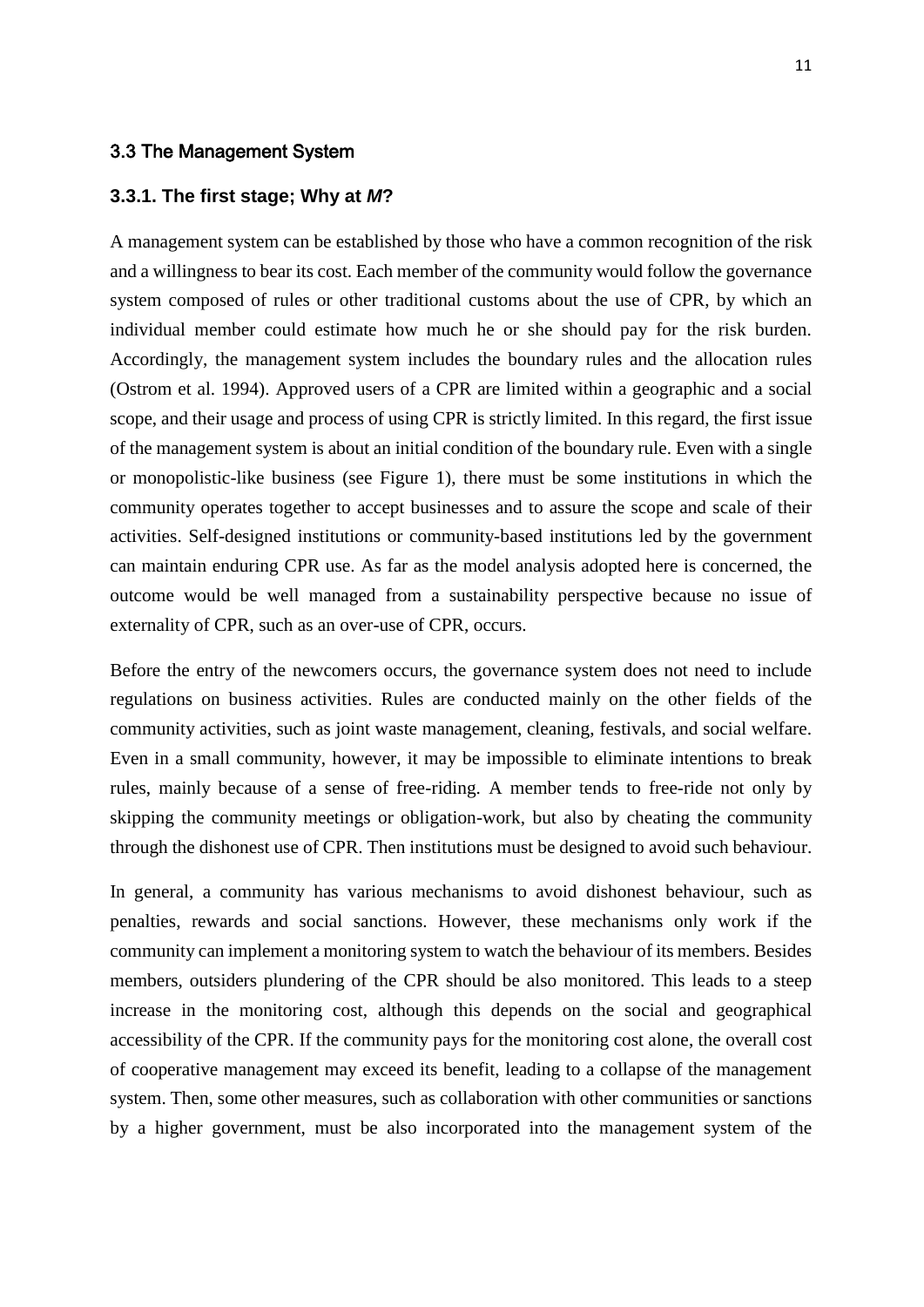community. Therefore, all these facts lead us to a conclusion that the governance system in the community would have various patterns depending on its historical and geographical situation.

#### **3.3.2. The second stage with entry; From** *M* **to** *CN* **or staying at** *M***?**

The second-stage issue of the management system is about the additional boundary rules to be embedded in the governance system. The question is what makes it possible, or impossible, for the first appropriator to block the new entry. This problem relates to the procedures for how to manage a competitive market and its regulations. Most countries have an anti-monopoly policy, or equivalently a de-regulation policy, in order to eliminate inefficiency through market-failure. This basically prohibits any procedures to block a new entry into the market. In a real world, however, some restrictions on the new entry have been enforced in various markets or industries to protect the existing businesses or maintain environmental standards. Whereas our case is about the regulation of a small tourism site, which is carried out within a geographical area, it would not make any difference what the government-led regulations justified. The major motives to regulate businesses in a small area may include the same reasons as those for international trade or the domestic market, to protect interests. To enforce regulations to block the new entry effectively, a new institutional design should be incorporated to amend the boundary rules. In a case, a local government would adopt a new local ordinance, and in another case, a self-organized private institution or an institution based on a private-public partnership might be established. Moreover, their legal basis may be provided by the central government so as to attain an effective outcome.

#### **3.3.3. The third stage; Cooperative behaviour; From** *CN* **to** *C-C***?**

Assume that a governance system permits the tourism businesses to entry the market, and it leads to a competitive equilibrium, *CN*. On the other hand, the businesses know that if they take a cooperative action to reduce their effort towards *C-C*, they can get more profit than at *CN*. However, each business clearly has no incentive to reduce the effort, unless they are convinced that other businesses will also reduce their effort. This is because if business 1, as shown in Figure 2, reduces its effort downward from *CN*, its profit will decrease whereas the profit of the other business will increase. Therefore, business 1cannot be certain that the other business would reduce their effort. Accordingly, a conjecture about the behaviour of the other businesses could never direct each business towards cooperation.

In this regard, a community needs a governance system to establish organizations or new rules, by which all businesses can establish a trustworthy relationship to control their effort. This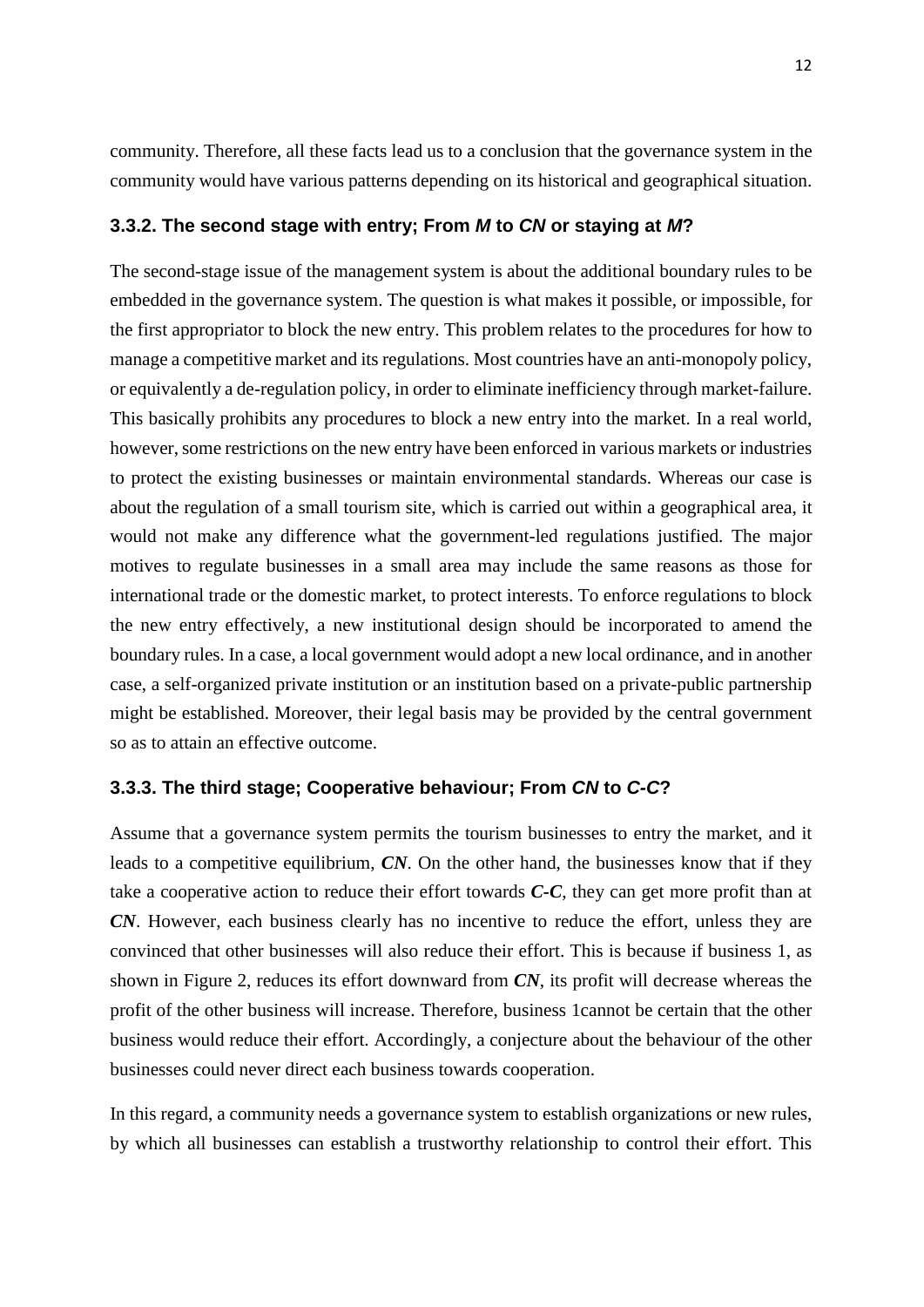might include not only a self-governance institution organized by tourism businesses, but also a community-based institution with wide-ranged stakeholders including residents and other business groups. Hence, the scope of issues to be solved in the community will determine the range of participants in an organization. If it is a business matter, the organization must include only businesses. However, if it is a matter beyond the business, such as the environmental preservation, the institution should be designed to include all the stakeholders concerned. Degradation of coral reefs caused by tourism-related activities not only affects their business outcomes, but also damages the society due to an overall deterioration of the environmental situation. An approximation assumed in the Appendix shows us that after cooperation, the degradation rate of coral reefs will be improved by  $[pqK-c]/6pqK$ . On the other hand, an aggregate profit will increase by  $[pqK-c]^2/36pq^2K$ . Therefore, any policy measures exert a great influence upon all people in the community. Then, the institution should be planned and facilitated so as to involve all the residents and businesses in its establishment and enforcement. Thus, many stakeholders have to move in coordination with each other to use CPR more efficiently.

#### **3.3.4. Policies by means of economic incentives**

The model framework developed above includes a tax on resource use. In the tourism sector, there are many types of taxes levied on businesses or visitors. In natural tourism sites, taxes or charges on the resource use include admission taxes, reef taxes (the environment management charge (EMC) in GBR). Theoretically, the effect of a change of the tax rate or introduction of new taxation on the degradation rate and the effort level of each stage will be given by:

(19) 
$$
\frac{dE_1}{dt} = -\frac{c + \gamma}{2(1-t)^2 Pq^2 K/r} < 0, \frac{dE^2}{dt} = -\frac{c + 3\gamma/2}{3(1-t)^2 Pq^2 K/r} < 0,
$$

$$
(20) \quad \frac{d\theta_1}{dt} = \frac{c + \gamma}{2(1 - t)^2 PqK} > 0, \frac{d\theta_2}{dt} = \frac{2c + 3\gamma}{3(1 - t)^2 PqK} > 0.
$$

Whereas the tax reduces the disposable income of businesses, some of the tax revenues are also expended in terms of preserving CPR or subsidies for the tourism sector. However, the mechanism of tax revenue and its expenditure is not clearly explicated. Even if a Pigouvian tax levied on the business activities to avoid the externality of the market, the efficient level of the tax rate on CPR use is hard to attain a required equilibrium. As far as the second stage is concerned when a non-cooperative outcome occurs, the tax rate can be adjusted properly to restore the efforts on *CN* to those on *C-C*. Theoretically, if the tax is imposed at the rate;

(21) 
$$
t^* = 1 - \frac{c + 3\gamma}{PqK} \in (0,1),
$$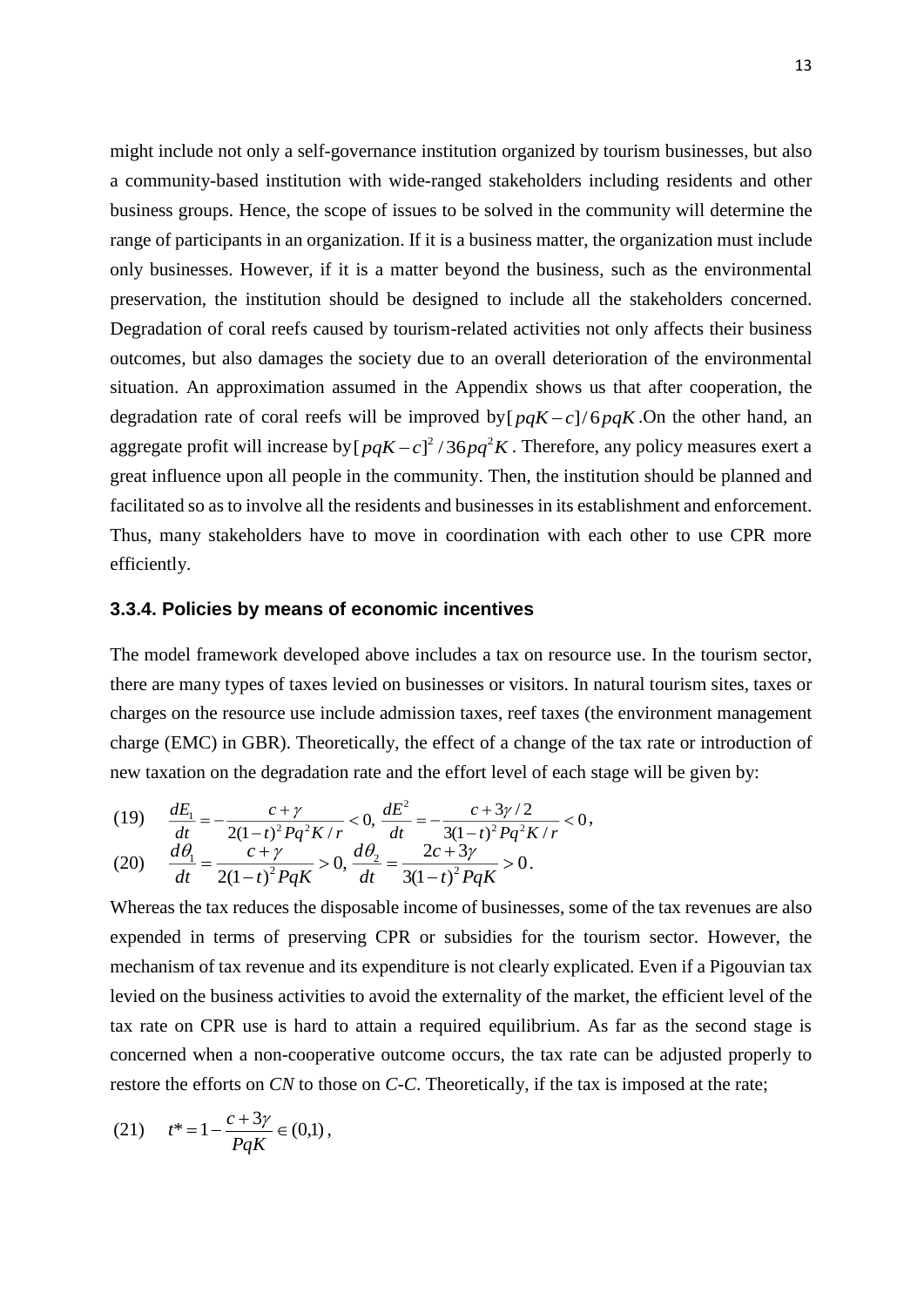the degradation rate will be improved to  $\theta_1$  in (9), the same level before the entry. However, (21) indicates that without knowing about both the cost structure of the new entrants and about the ecosystem of regeneration of coral reefs, it is impossible to estimate the adequate tax rate. Moreover, introducing a new tax generally tends to cause friction between the tax payers and its beneficiaries.

In the manner explained above, there are many deficiencies in taxation as a mechanism. However, taxation is a reliable policy measure to change the visitors' choice to access the tourism site. Obviously, introducing and adjusting the taxation would inflict a loss of the community due to a reduction of tourism demand. Therefore, it should be carried out by a governmental authority, leading to a governance system in which the community is involved. Even though the policy targets are the same each other, the governance system with taxation proposed by the community-based organization should be different from that proposed by the governmental initiative. Hence, the governance system should be investigated on a case-by case basis.

### **4. Implications of the model analysis – an application to the case of Coral Reefs management in Kerama**

The theoretical perspectives developed above shows us an important implication that noncooperative behaviour among stakeholders can lead to an inefficient outcome of the high environmental burden and low income. Investigate the case of the Kerama Islands where there is a conflict between the diving operators in the Kerama Islands and from Okinawa, both using the diving spots around the Kerama Islands. Because coral reefs as the tourism resources are characterized as a CPR, business people tends to overuse them and leads to degrading the coral reefs' environment. Hence, the stakeholders in and around the Kerama Islands together cooperatively establish the management system to attain the sustainable resource use (See Yabuta et al. (2014) for the details about the current environmental situation and the development process of the governance system of coral reefs.)

Here, we shall give a brief sketch of the recent development of the management system concerning regulations on diving operators and activities in the Kerama Islands. Many researchers have pointed out the conservation issues of coral reefs in the Kerama Islands (Fujisawa (2006), Takahashi (2007), Maruta (2011) and Taniguchi (2003)). They have argued about the effective measures to conserve the environment of the coral reefs and to avoid their degradation caused by the diving businesses, and mentioned the need of cooperative management of diving operators not only in the Kerama Islands but from Okinawa. The Kerama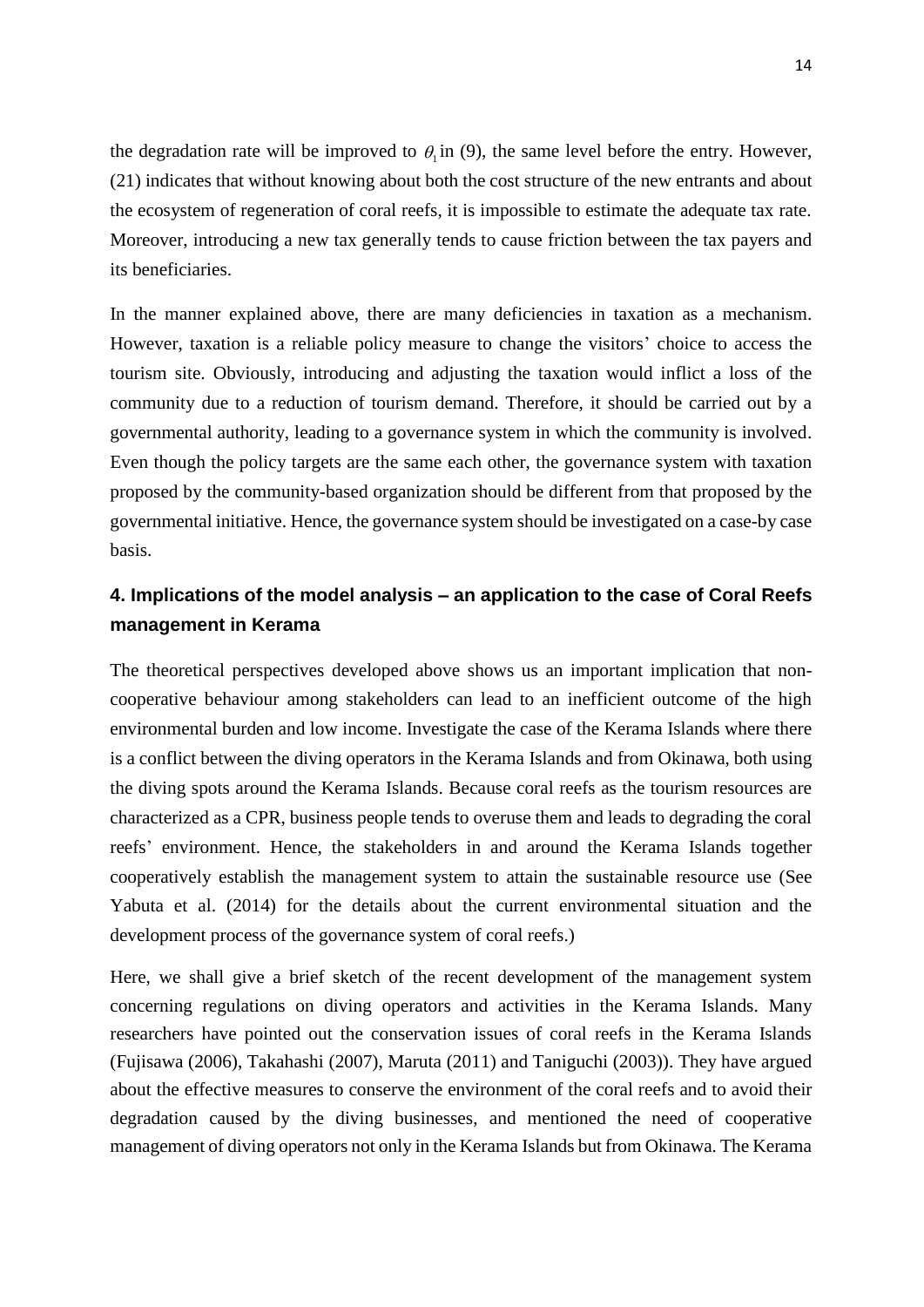Islands areas are certified by Ecotourism Promotion  $Law<sup>1</sup>$  in 2012, and announced the Collective Vision to Promote Ecotourism in the Kerama Islands in order to satisfy both the environmental protection and the development of tourism, focusing on the scuba diving activities. Although various efforts have been made to tackle the environmental issues, there are still environmental issues to overcome. One is the over-use of coral reefs caused by too many numbers of operators, about 60 in Kerama and 150 from Okinawa, and the other is a freerider issue who use the coral reefs for diving activities but has no intention to take part in the activities to protect the coral reefs. They, manly from Okinawa, do not necessarily join the diving associations in Kerama Islands<sup>2</sup>. Zoning of marine areas and regulation of the diving activities, mainly restricting the number of visitors, are the major effective regulatory measures to protect the coral reefs. Hence, the Collective Vision to Promote Ecotourism in the Kerama Islands mentioned the allocation issue and shows that there is the coordination failure among diving operators.

Table 1 is a summary of the policy measures to control the use of coral reefs indicated by the Collective Vision to Promote Ecotourism in the Kerama Islands. In order to protect the environment of coral reefs, it designated the specific area of the Kerama Islands, in accordance with the Ecotourism Promotion Law. It is named 'the Coral Reefs in Kerama Islands', the range shallower than 30 meters around each island. Then, it basically regulates any activities there except for the swimming area of the beach whereas fishery and other emergency activities, and the activities that will contribute to the improvement of the residents' welfare such as festivals and education are allowed. It is notable that the Collective Vision to Promote Ecotourism in the Kerama Islands also sets the maximum number of users of diving activities as the half of the current users. In this regards, it also notes that regulations on usage in the Coral Reefs in Kerama Islands can be reviewed from the fairness among users and from the other environmental aspects. Currently, the volunteers, membership fees and public funds support these policy measures to protect the environment, although these management expenses are not enough for making these actions effective.

Currently, though there still a lot of issues to be solved, the diving spots in Kerama seem to be well-shared between businesses in Kerama and those from Okinawa. This is because they must have reached an agreement about CPR use, whereas this agreement is set in an implicit way that there is no legal basis. From the theoretical perspectives, this means that they happen to be on a point towards Pareto superior point between C-C in Figure 2. As mentioned before, coral

 $\overline{\phantom{a}}$ 

<sup>1</sup> Ecotourism Promotion Law of Japan was enacted in 2008.

<sup>&</sup>lt;sup>2</sup> This is one of the 'Common Pool' issue. Nobody has property right of the coral reefs, and nobody can exclude the use of someone else. Hence, this would lead to an overuse of the coral reefs as the tourism resources. Therefore, an effective management to reduce the usage of the resources should be implemented as the model analysis showed in Chapter 3.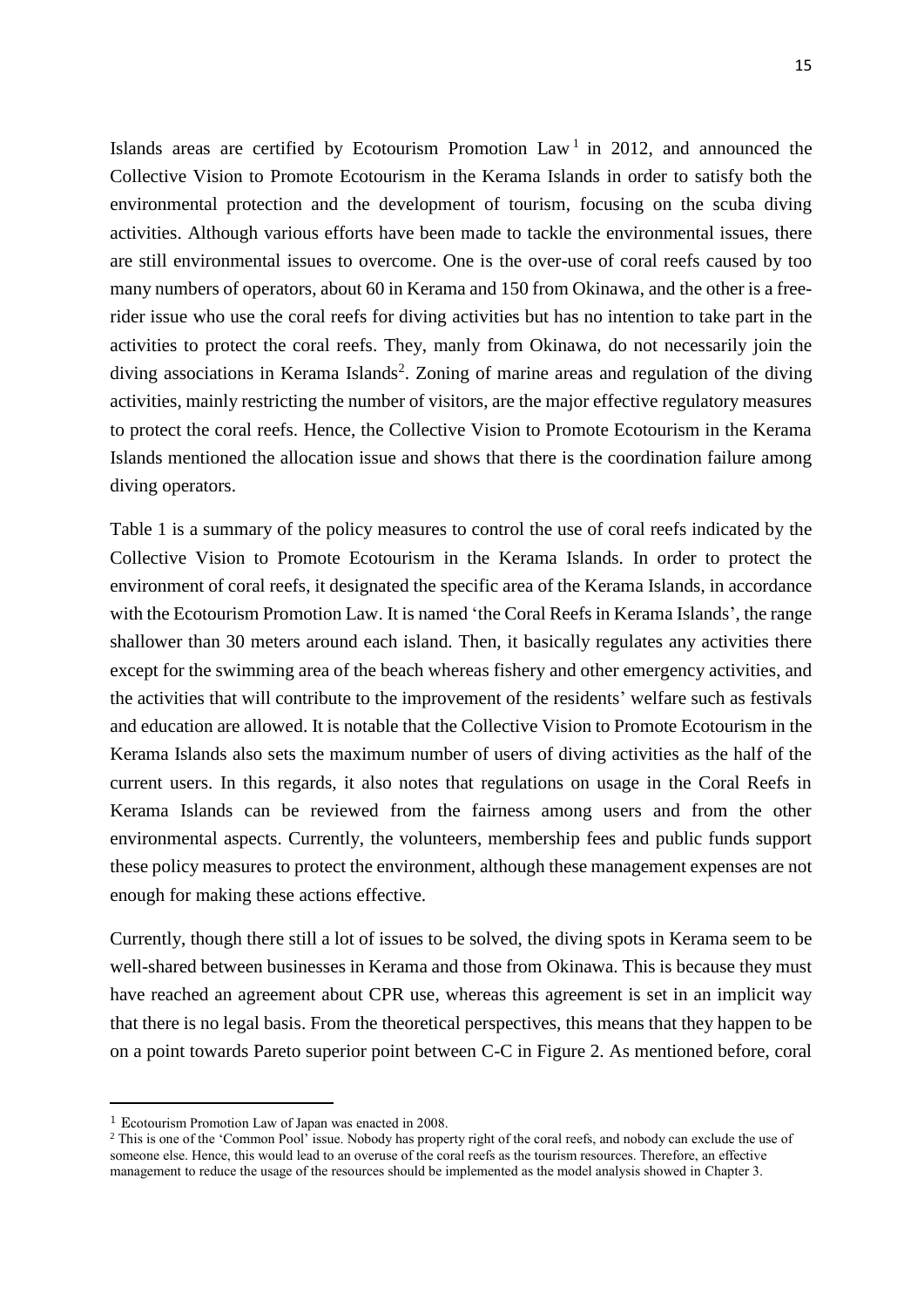reefs in the Kerama Islands are CPRs not only to Karama, but also to Okinawa. Therefore, this agreement implicitly attained is so fragile that some small changes in the policy concerning sharing the resource-use should alter the equilibrium, leading to an ineffective allocation of the resources.

**Table 1 A summary of the policy measures to protect coral reefs in the Kerama Islands**

| Tourism<br>management in<br>Kerama Islands in<br>accordance of EPL | Designation of<br>specific tourism<br>resources                                                                   | user control                                                            | setting the criterion<br>to set the restricted<br>areas                                                 | Protection and<br>development of the<br>specific tourism<br>resources                                                                                                                                  | Effective<br>Combination of<br>Regional<br>Community and<br>Networking | Education of related<br><b>Stakeholders</b>                                                    | Properly Marketing                                                                                     | Monitoring and<br>Study                                                                           |
|--------------------------------------------------------------------|-------------------------------------------------------------------------------------------------------------------|-------------------------------------------------------------------------|---------------------------------------------------------------------------------------------------------|--------------------------------------------------------------------------------------------------------------------------------------------------------------------------------------------------------|------------------------------------------------------------------------|------------------------------------------------------------------------------------------------|--------------------------------------------------------------------------------------------------------|---------------------------------------------------------------------------------------------------|
| Policy Measures                                                    | Zoning as the<br>reefs.                                                                                           | Regulation of the<br>specific area of coral maximum number of<br>divers | Area protection by<br>zoning                                                                            | Organization for<br>protective use of the<br>Coral Reefs in<br>members who join<br>the Ecotourism<br><b>Promotion Council</b>                                                                          | Consulting<br>Kerama Islands and stakeholders and the<br>public        | Fostering awareness<br>and knowledge of<br>ecotourism                                          | Codes of conduct<br>for the stakeholders<br>following<br>ecotourism                                    | Sustainability<br>Indicators such as<br>Monitoring site<br>1000 by Ministry<br>of the Environment |
| Decision-<br>makers/related<br>subjects                            | head of villages                                                                                                  | head of villages                                                        | head of villages                                                                                        | Cooperative<br>Participation of all<br>stakeholders                                                                                                                                                    | Cooperative<br>Participation of all<br>stakeholders                    | businesses,<br>residents and<br>children                                                       | businesses                                                                                             | Cooperative<br>Participation of all<br>stakeholders                                               |
| Remarks                                                            | Fishery management/Restriction of<br>number of visitors/Carrying Capacity of<br>visitors/Control of diving points |                                                                         | Capacity-building<br>strategy among local<br>residents/<br>Local planning for<br>tourism<br>development | Cooperative talks between operators in<br>Kerama and from Okinawa(Resource<br>allocation among conservation<br>agencies/Effective management of the<br>conservation agencies including fund<br>raising |                                                                        | <b>Integral Education</b><br>reform/Pilot project<br>for an environmental<br>education program | Ecotourism/<br>Understanding on<br>serious impacts/<br>Participation of<br>local people on<br>tourism/ | Monitoring system<br>and skill/Data base<br>system of<br>monitoring for<br>ecosystem              |

### **5. Concluding remarks and further notes**

The theoretical perspectives developed above shows us an important implication: A noncooperative use of CPRs leads to an inefficient outcome including over-exploitation and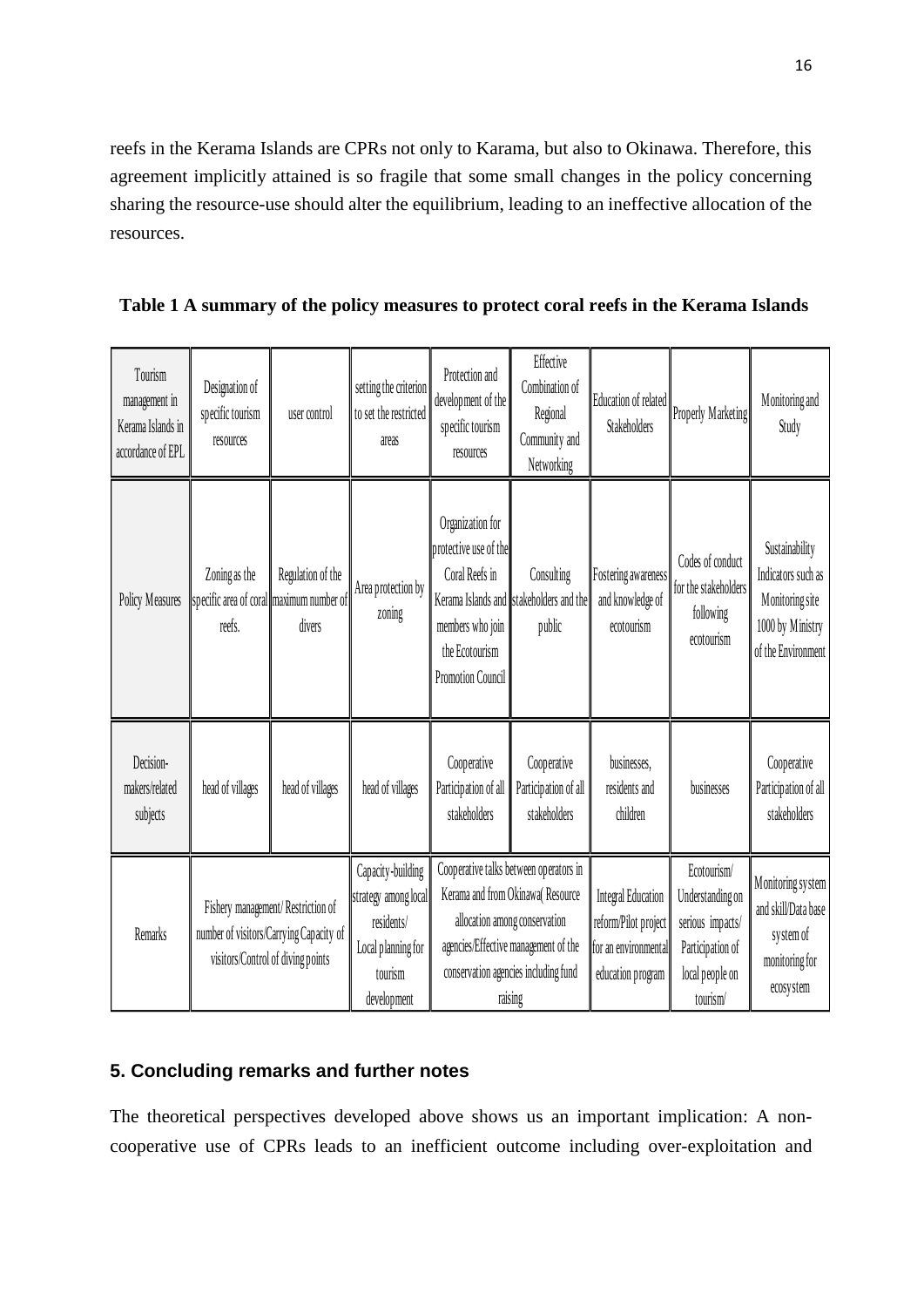environmental destruction of CPRs. Non-cooperativeness may be originated by the heterogeneity itself among stakeholders who do businesses in different regions or in different styles because strangers are always different. However, even so, as far as they have to share the common resources such as tourism natural resources, it is efficient for them to go to a point on a contract curve through a cooperative manner, meaning that they should have reached an agreement that allows them to a Pareto superior situation.

In Kerama, stakeholders who use coral reefs as the tourism attraction both in Karama and from Okinawa seem to reach an implicit equilibrium (For the details, see Yabuta et al. (2014)). However, the fact is they further need to restrict the usage of the coral reefs together. Further regulations on the resource use will be towards the more difficult aspects.

#### **Appendix**

Total differentiation of (6) makes it possible to determine the shape of the iso-profit curve for each business rigorously.

$$
(A-1)\frac{dE_2}{dE_1}\Big|_{i=1} = \frac{1}{E_1} \left[ \frac{pqK - c - \gamma}{pq^2K/r} - 2E_1 - E^2 \right], \frac{dE_2}{dE_1}\Big|_{i=2} = \frac{E_2}{2} \left[ \frac{pqK - c - 2\gamma}{2pq^2K/r} - \frac{E_1}{2} - E_2 \right]^{-1}
$$

Then, as far as the first business is concerned, it is proven that a gradient of the iso-profit curve changes from positive to negative when it crosses the reaction function from left to right. Hence its iso-profit function will become convex upwards. On the other hand, as for the second business, its iso-profit curve will become convex rightwards. They are depicted by Figure 2.

Next, the contract curve between two business s will be investigated. Geometrically, it is defined as a set of the points where the iso-profit curves of each business come in contact with each other, being indicated by the curve *l*, or its subset *C-C*, in Figure 2. The contract curve can be derived by the following procedure. By definition, it must satisfy

$$
(A-2)\frac{dE_2}{dE_1}\Big|_{i=1} = \frac{dE_2}{dE_1}\Big|_{i=2}
$$

Then, we have

(A-3) 
$$
\{(E_1, E_2) \in l \mid 2(E_1 + E_2)^2 - 3a(E_1 + E_2) + a^2 - a(\gamma)(a - a(\gamma) - 5(E_1 + 4E_2/5)) = 0\},
$$
  
\nwhere  $a = \frac{pqK - c}{pq^2k/r}$ ,  $a(\gamma) = \frac{\gamma}{pq^2K/r}$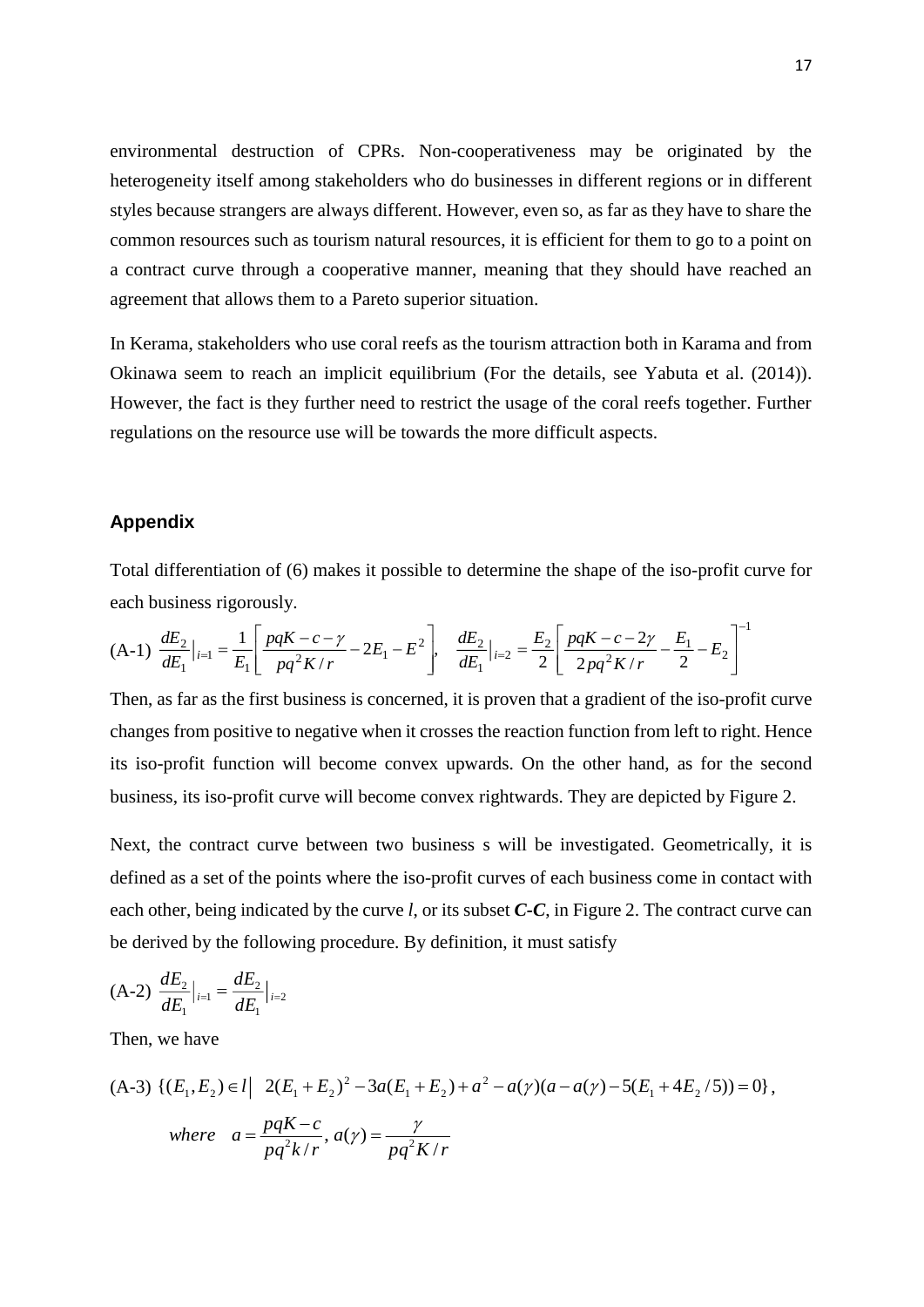The last term in (A-3) can cause a disturbance of the contract curve. However, if the difference in marginal cost between business s is so small that its effect could be neglected, then an approximate expression of the contract curve can be given as

$$
(A-4) \{(E_1, E_2) \in l \mid E_1 + E_2 = \frac{1}{2}a\}
$$

Therefore, the contract curve can be approximately expressed by a straight line to join *N* and *M* in Figure 2. To compare *CN* with the points in *C-C*, for example, it is obvious that each business can get not less profit in *C-C* than in *CN*. This means that any activities to reduce an effort from *CN* to *C-C* can improve their economic outcomes.

#### **References**

Berkes, F. (2006), "From Community-Based Resource Management to Complex Systems: The Scale Issue and marine Commons," *Ecology and Society*, 11(1), 45.

Blanco E., Ray-Maquieira, J. and Lozano, J. (2009), "Economic incentives for tourism firms to undertake voluntary environmental management," *Tourism Management,* 30(1), 112-122.

Bosselman, F. Peterson, C. and McCarthy, C. (1999), *Managing Tourism Growth - Issues and* 

*Applications*, Island Press.

Briassoulis, H.(2002), "Sustainable Tourism and the Questions of the Commons," *Annals of Tourism Research*, 29(4), 1065-1085.

Burton, P.S. (2003), "Community enforcement of fisheries effort restrictions," *Journal of Environmental Economics and Management*, 43, 474-491.

Clark, C. (1976), *Mathematical Bioeconomics: The Optimal Management of RenewableResources*, Wiley, Toronto.

Fujisawa, N. (2006), "Negotiations on the Conservation of Coral Reefs in the Kerama

Islands," Okinawa University, *Regional Research*, 2, pp.3-17. (in Japanese)

Gordon, H.S. (1954), "The economic theory of a common-property resource: the fishery," *Journal of Political Economy,* 62, 124-142.

Hardin, G. (1968), "The tragedy of the commons," *Science*, 162, 1243–1248.

Harriot, V.J., Davis, D. and Banks, S.A. (1997), "Recreational Diving and Its Impact in Marine Protected Areas in Eastern Australia, *Ambio*, 26(3), 173-179.

Hawkins, J.P. and Roberts, C.M. (1994), "The Growth of Coastal Tourism in the Red Sea: Present and Future Effects on Coral Reefs," *Ambio*, 23(8), 503-508.

Healy, R.G. (1994), "The "common pool" problems in tourism landscapes," *Annals of Tourism Research*, 21(3), 596-611.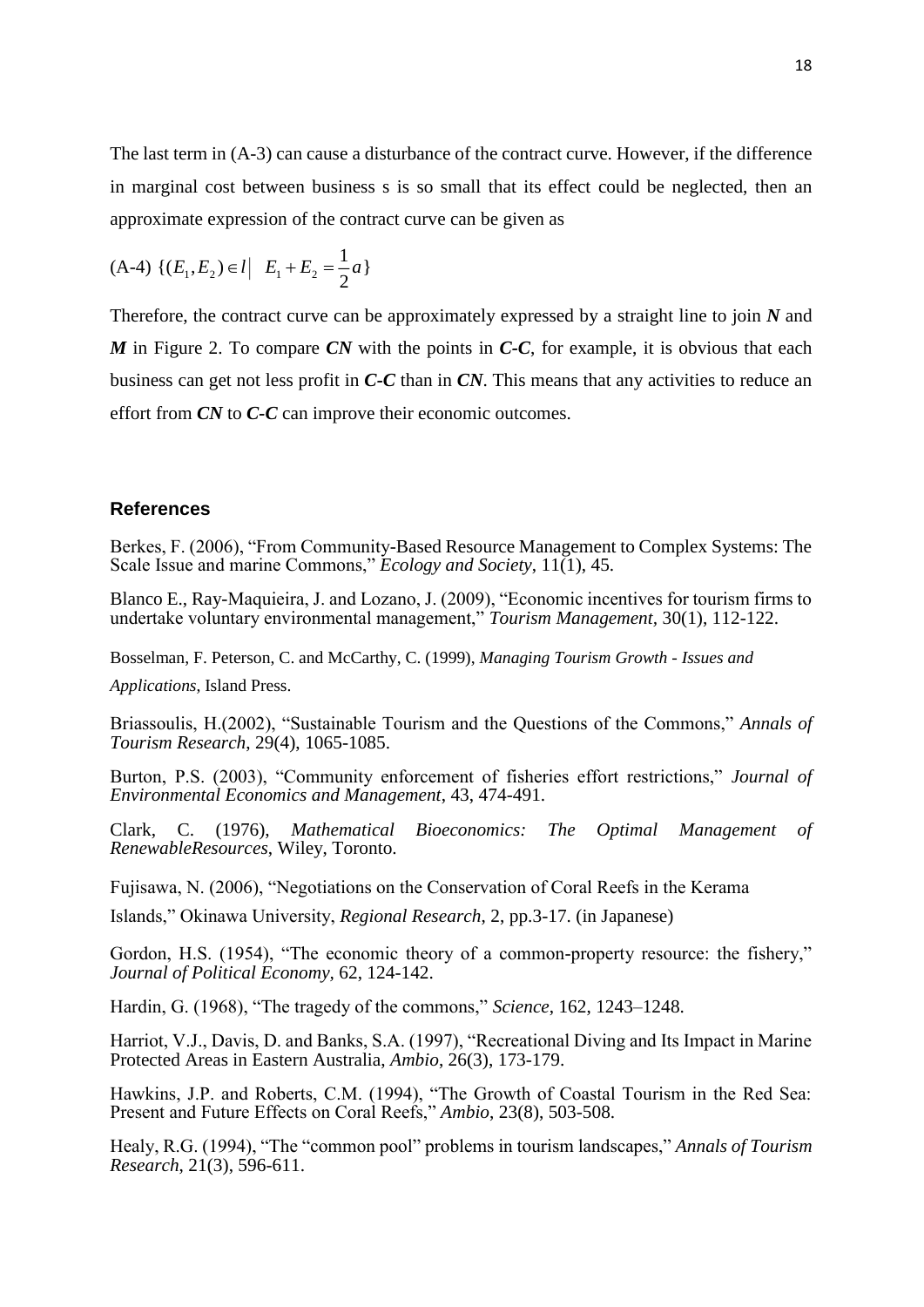Hearly, R.G. (2006), "The commons problem and Canada's Niagara Falls," *Annals ofTourism Research*, 33(2), 525-544.

Herath, G. (1996), "Ecotourism Development in Australia." *Annals of Tourism Research* 24(2): 442-446.

Huybers, T. and Bennett, J. (2000), "Cooperation in Tropical North Queensland's Nature-Based Tourism Industry," *Australian Agribusiness Review*, 8(7), 21-46.

Huybers, T. and Bennett, J. (2003), "Inter-firm cooperation at nature-based tourismdestinations," *Journal of Socio-Economics*, 32(5), 571-587.

ICRI (2011), *Status of and threat to Coral reefs*, [\(http://www.icriforum.org/about-coral-](http://www.icriforum.org/about-coral-reefs/status-and-threat-coral-reefs)

[reefs/status-and-threat-coral-reefs,](http://www.icriforum.org/about-coral-reefs/status-and-threat-coral-reefs) accessed 25/May/2011)

Jentoft, S. McCay, B.J. and Wilson, D.C. (1998), "Social theory and fisheries co-

management," *Marine Policy*, 22/4-5, 423-436.

MaCarthy, N. (2001), "Common Pool Resource Appropriation under Costly Cooperation,"

*Journal of Environmental Economics and Management*, 42, 297-309.

Makino,M., Matsuda.M., and Sakurai,Y., (2009) "Expanding fisheries co-management to

ecosystem-based management: A case in the Shiretoko World Natural Heritage area, Japan,"

*Marine Policy*, 33(2), 207-214.

Maruta, K. (2011), "Exclusion and symbiosis: The problem of a diving shop in Zamami -

Village," Jinbungakubu Kiyo, Okinawa University, pp.29-39. (in Japanese)

Ostrom, E. (1990) *Governing the Commons, The evolution of institutions for collective action.* Cambridge University Press.

Ostrom, E. Gardner, R. and Walkers.J. (1994), *Rules, Games and Common-Pool Resources*, University of Michigan Press.

Ostrom, E. (2002), "Common-pool resources and institutions: Towards a revised theory," *Handbook of Agricultural Economics*, edited by Bruce,L.et al., l2(1), 1315-1339.

Ostrom, E. (2009), "A General Framework for Analyzing Sustainability of Social-Ecological Systems," *Science*, 325, pp.419-422.

Pomeroy, RS. (1995), ["Community-based and co-management institutions for sustainable](http://www.sciencedirect.com/science/article/pii/0964569195000429) 

[coastal fisheries management in Southeast Asia,](http://www.sciencedirect.com/science/article/pii/0964569195000429)" *Ocean & Coastal Management*,27/3, 143- 162.

Steins, N.A. and Edwards, V.M.(1999),"Collective Action in Common-Pool Management: the contribution of a social constructive perspective to existing theory," *Society and Natural Resources*, 12, 539-557.

Takahashi, M. (2007) "Establishing a diving business and coral reef conservation in Zamami Village: Conservation of resources conducted by a diving business," *Studies in*

*Environmental Sociology*, (13), pp. 204-213. (in Japanese)